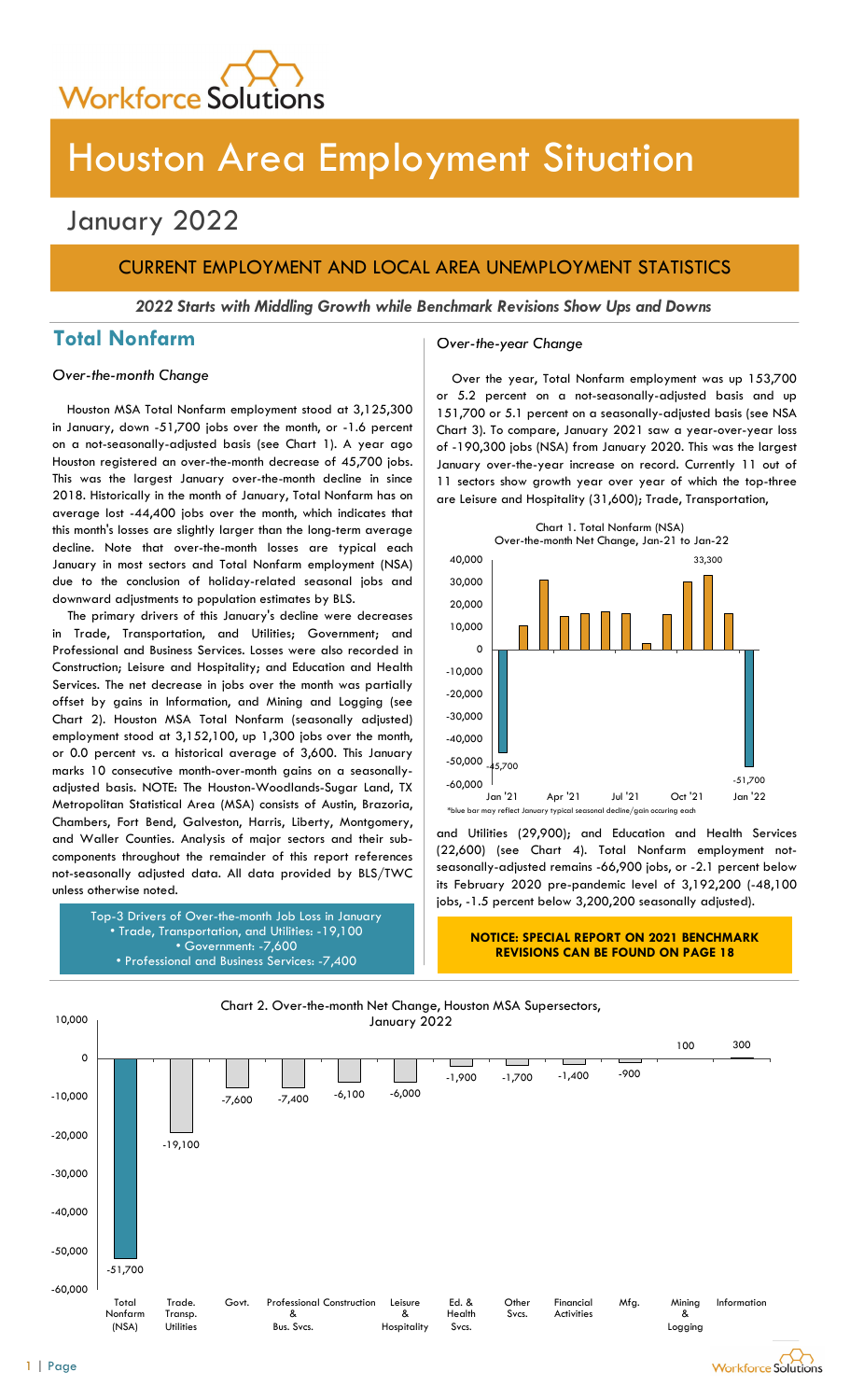

Chart 4. Over-the-year Net Change, Houston MSA Supersectors, January 2021 to January 2022



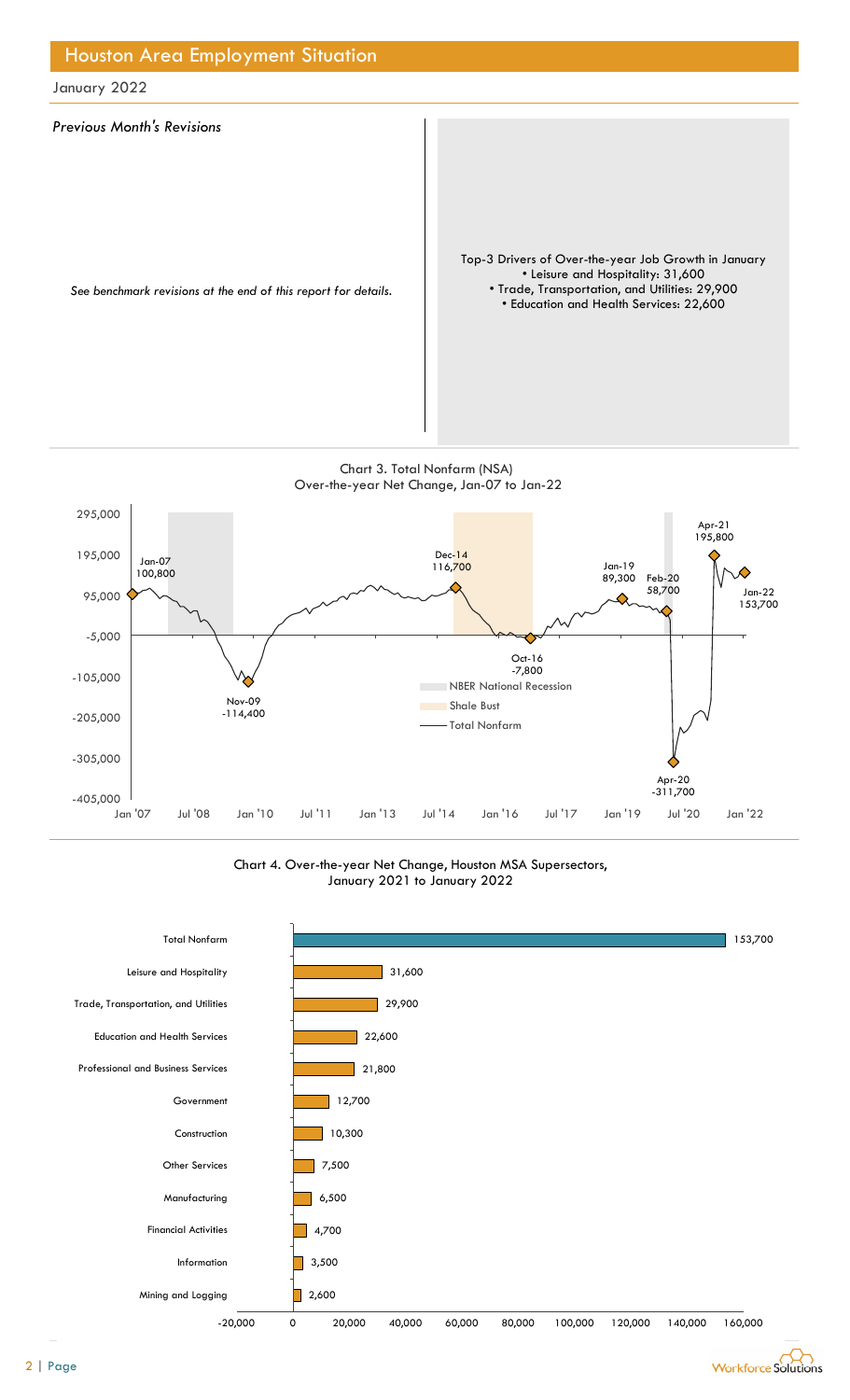## DECLINING INDUSTRY HIGHLIGHTS

## Trade, Transportation, and Utilities

## Over-the-month Change

Trade, Transportation, and Utilities was the largest declining sector over the month down -19,100 jobs, or -2.9 percent (see Chart 6). This was the largest January over-the-month decline in since 2009. Historically in the month of January, Trade, Transportation, and Utilities has lost an average of -17,600 jobs over the month, which indicates that this month's losses are on par with the long-term average. Transportation, Warehousing, and Utilities was the largest contributor to the overall sector's decline, down -10,500 jobs over the month. The second-largest declining contributor was Retail Trade, which lost -7,200 jobs from December to January. Lastly, Wholesale Trade subtracted, - 1,400 jobs.



Year over year, Trade, Transportation, and Utilities was up 29,900 jobs, or 4.8 percent (see Chart 7). This was the largest January over-the-year increase on record. It also marks nine consecutive months of over-the-year gains. Furthermore, 19.5 percent of total (gross) jobs added across the region over the past year can be attributed to Trade, Transportation, and Utilities. Retail Trade was the largest contributor to the overall sector's increase, up 16,900 jobs over the year. The secondlargest contributor was Transportation, Warehousing, and Utilities, which added 6,700 jobs from January a year ago.

Over-the-year Change Wholesale Trade contributed, 6,300 jobs. Total Trade, Transportation, and Utilities employmnent (NSA) now exceeds its February 2020 pre-pandemic level of 628,900 jobs by 20,400, or 3.2 percent. At the same time, the sector's share of Houston area Total Nonfarm Employment has remained constant at 20.8 percent over the past year.



#### About This Sector

This sector is composed of establishments wholesaling agriculture, mining, and manufactured goods; retailing goods in small quantities to the public incl. online; transporting passengers and cargo; warehousing and storage; and providing electricity, natural gas, water, and sewage removal. Of the three main component industries, Retail Trade accounts for a plurality of the sector's employment at 49 percent (see Chart 8). Across the Houston MSA, the concentration of jobs in the overall sector is 8 percent higher than the national average, due to a 34-percent higher concentration in Wholesale Trade primarily related to the oil and gas industry.

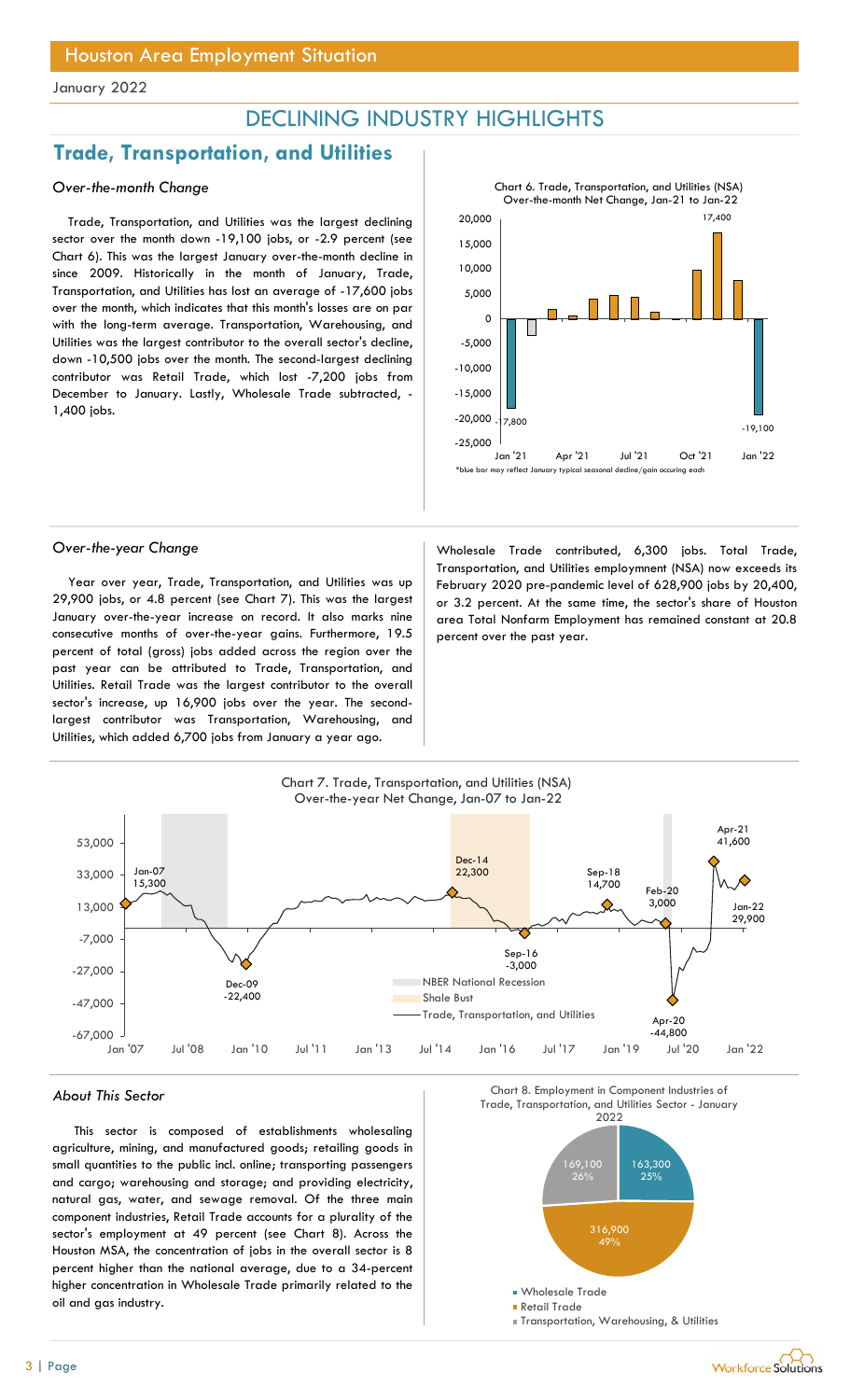## DECLINING INDUSTRY HIGHLIGHTS

## Government

## Over-the-month Change

Government was the second-largest declining sector over the month down -7,600 jobs, or -1.7 percent (see Chart 9). This was the largest January over-the-month decline in since 2020. Historically in the month of January, Government has lost an average of -5,300 jobs over the month, which indicates that this month's losses are substantially larger than the long-term average decline. Local Government was the largest contributor to the overall sector's decline, down -6,700 jobs over the month. The second-largest declining contributor was Federal Government, which lost -1,100 jobs from December to January. Lastly, State Government offset a portion of the sector's losses with a gain of 200 jobs.



Year over year, Government was up 12,700 jobs, or 3.0 percent over the past year. percent (see Chart 10). This was the third-largest over-the-year gain in January since records began in 1990. It also marks nine consecutive months of over-the-year gains. Local Government was the largest contributor to the overall sector's increase, up 9,300 jobs over the year. The second-largest contributor was State Government, which added 2,400 jobs from January a year ago. Lastly, Federal Government contributed, 1,000 jobs. Total Government employmnent (NSA) now exceeds its February 2020 pre-pandemic level of 428,400 jobs by 1,200, or 0.3

Over-the-year Change **percent.** At the same time, the sector's share of Houston area Total Nonfarm Employment has fallen from 14.0 percent to 13.7



#### About This Sector

This sector consists of establishments of federal, state, and local government agencies that administer, oversee, and manage public programs and have executive, legislative, or judicial authority over other institutions within a given area that are not performed by private establishments. For MSA data, this includes public education but excludes healthcare. Of the three main component industries, Local Government accounts for the majority of the sector's employment at 71 percent (see Chart 11). Across the Houston MSA, the concentration of jobs in the overall Government sector is 8 percent less than the national average.





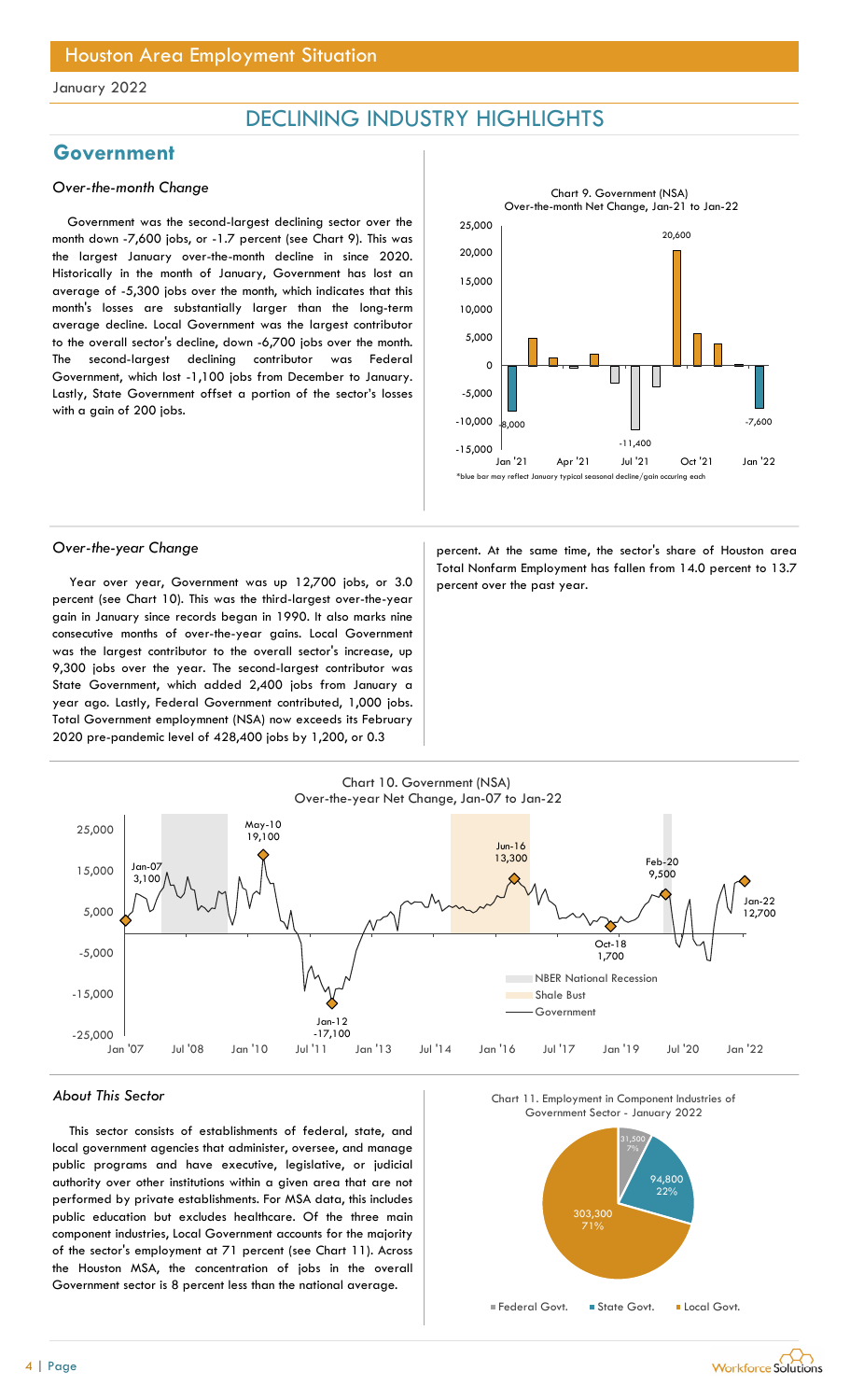## DECLINING INDUSTRY HIGHLIGHTS

## Professional and Business Services

## Over-the-month Change

Professional and Business Services was the third-largest declining sector over the month down -7,400 jobs, or -1.4 percent (see Chart 12). This was the largest January over-themonth decline in since 2014. Historically in the month of January, Professional and Business Services has lost an average of -6,100 jobs over the month, which indicates that this month's losses are slightly larger than the long-term average decline. Administrative and Support and Waste Management and Remediation Services was the largest contributor to the overall sector's decline, down - 6,000 jobs over the month. The second-largest declining contributor was Professional, Scientific, and Technical Services, which lost -1,100 jobs from December to January. Lastly, Management of Companies and Enterprises subtracted, -300 jobs.



Year over year, Professional and Business Services was up 21,800 jobs, or 4.5 percent (see Chart 13). This January also marks nine consecutive months of over-the-year gains. Furthermore, 14.2 percent of total (gross) jobs added across the region over the past year can be attributed to Professional and Business Services. Administrative and Support and Waste Management and Remediation Services was the largest contributor to the overall sector's increase, up 13,100 jobs over the year. The second-largest contributor was Professional, Scientific, and Technical Services, which added 9,300 jobs

Over-the-year Change from January a year ago. Lastly, Management of Companies and Enterprises offset a portion of the sector's gains with a loss of -600 jobs. Total Professional and Business Services employmnent (NSA) remains -6,400 jobs, or -1.2 percent below its February 2020 pre-pandemic level of 514,700. At the same time, the sector's share of Houston area Total Nonfarm Employment has fallen from 16.4 percent to 16.3 percent over the past year.



#### About This Sector

This sector is composed of establishments specializing in professional, scientific, and technical activities; managment of establishments holding equity interests in order to influence management decisions; and office administration, hiring of personnel, security, cleaning, and waste disposal. Of the three main component industries, Professional, Scientific, and Technical Services accounts for a plurality of the sector's employment at 48 percent (see Chart 14). Across the Houston MSA, the concentration of jobs in the overall sector is 11 percent higher than the national average, due to a 13-percent higher concentration in Professional, Scientific, and Technical Services serving the oil and gas industry.



**Professional, Scientific, & Technical Svcs.** 

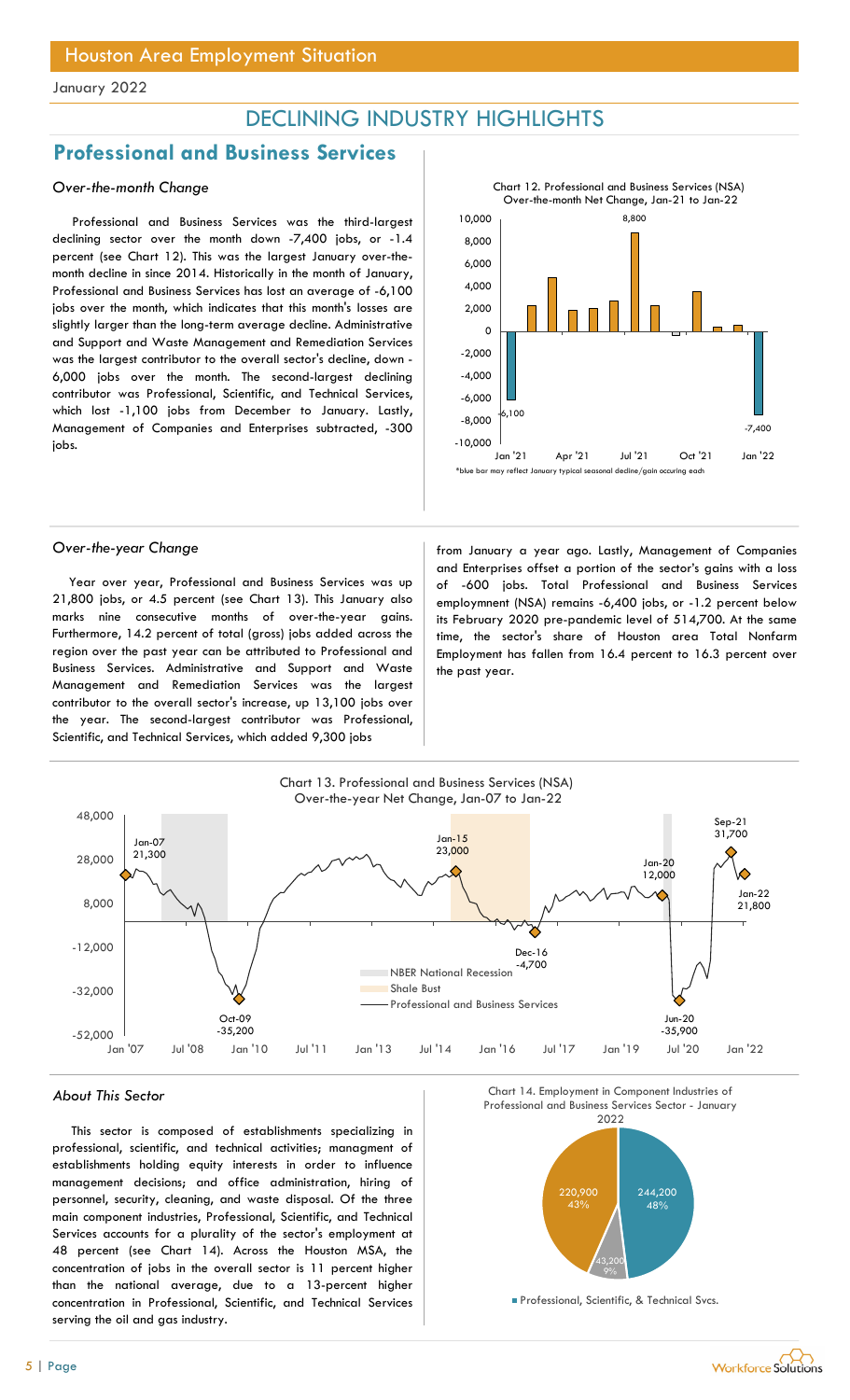## DECLINING INDUSTRY HIGHLIGHTS

## **Construction**

## Over-the-month Change

Construction also saw a decrease over the month down -6,100 jobs, or -2.8 percent (see Chart 15). This was the largest January over-the-month decline in since 2009. Historically in the month of January, Construction has lost an average of -3,400 jobs over the month, which indicates that this month's losses are substantially larger than the long-term average decline. Specialty Trade Contractors was the largest contributor to the overall sector's decline, down -3,300 jobs over the month. The second-largest declining contributor was Heavy and Civil Engineering Construction, which lost -1,600 jobs from December to January. Lastly, Construction of Buildings subtracted, -1,200 jobs.



Year over year, Construction was up 10,300 jobs, or 5.2 percent (see Chart 16). This January also marks six consecutive months of over-the-year gains. Construction of Buildings was the largest contributor to the overall sector's increase, up 5,000 jobs over the year. The second-largest contributor was Specialty Trade Contractors, which added 4,400 jobs from January a year ago. Lastly, Heavy and Civil Engineering Construction contributed, 900 jobs. Total Construction employmnent (NSA) remains -27,200 jobs, or -11.5 percent below its February 2020 pre-pandemic level of 237,400. At the same time, the sector's

Over-the-year Change share of Houston area Total Nonfarm Employment has remained constant at 6.7 percent over the past year.



#### About This Sector

This sector comprises establishments engaged in the construction of buildings, infrastructure, site preparation and subdivision, and specialty trades e.g. masonry, painting, and electrical work. Of the three main component industries, Specialty Trade Contractors accounts for a slight majority of the sector's employment at just over 52 percent (see Chart 17). Across the Houston MSA, the concentration of jobs in the overall Construction sector is 38 percent higher than the national average, due to 2.5 times more jobs in Heavy and Civil Engineering Construction related to turnaround maintenance of petrochemical facilities.





- **Heavy & Civil Engineering Construction**
- **Specialty Trade Contractors**

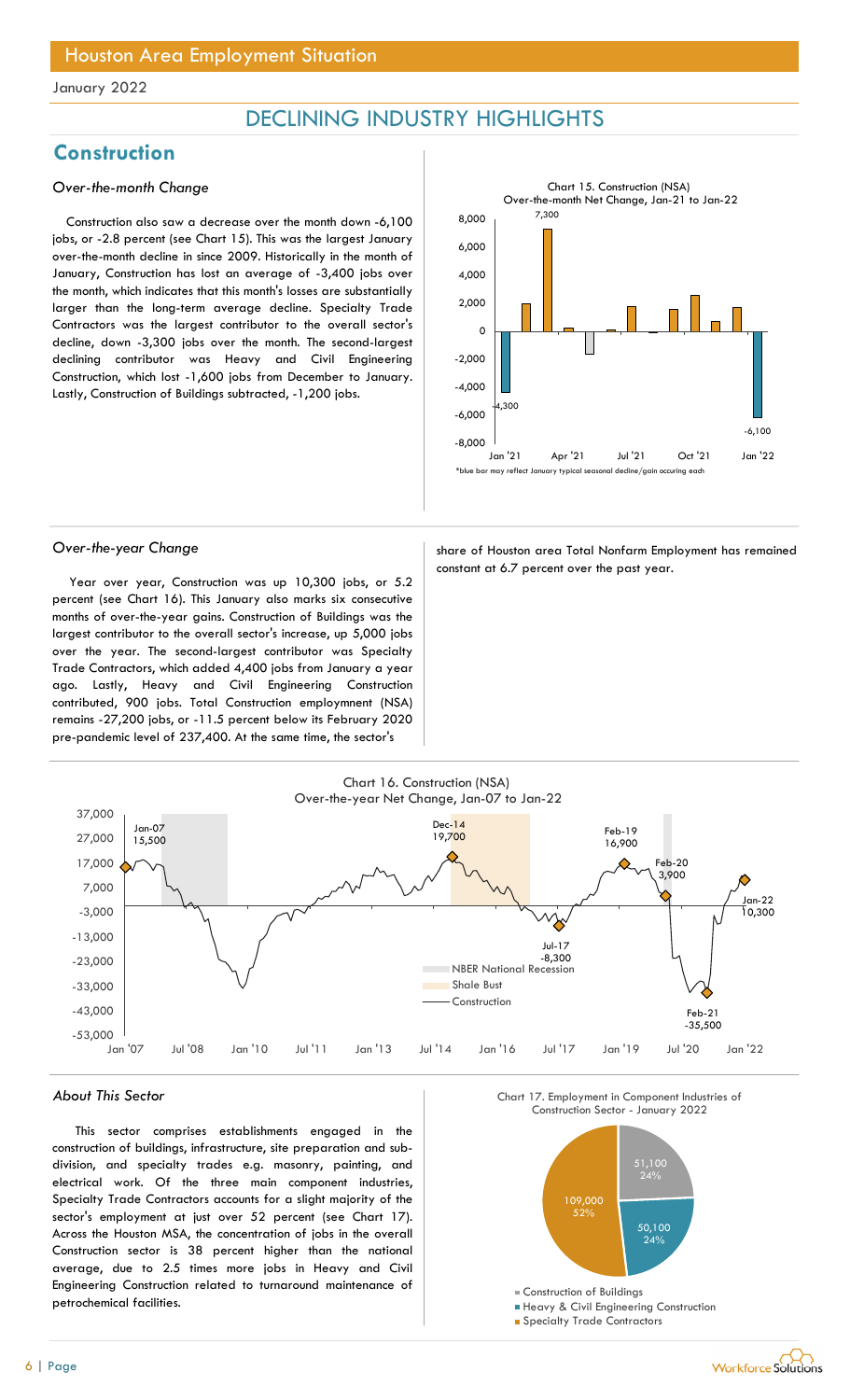## DECLINING INDUSTRY HIGHLIGHTS

## Leisure and Hospitality

## Over-the-month Change

Leisure and Hospitality also saw a decrease over the month down -6,000 jobs, or -1.9 percent (see Chart 18). This was the largest January over-the-month decline in since 2010. Historically in the month of January, Leisure and Hospitality has lost an average of -4,500 jobs over the month, which indicates that this month's losses are moderately larger than the long-term average decline. Accommodation and Food Services was the largest contributor to the overall sector's decline, down -4,200 jobs over the month. The second-largest declining contributor was Arts, Entertainment, and Recreation, which lost -1,800 jobs from December to January.



Year over year, Leisure and Hospitality was up 31,600 jobs, or 11.2 percent (see Chart 19). This was the largest January over-the-year increase on record. It also marks nine consecutive months of over-the-year gains. Among sectors currently showing growth, this sector is the second-fastest growing in percentage terms across the Houston area. Furthermore, 20.6 percent of total (gross) jobs added across the region over the past year can be attributed to Leisure and Hospitality. Accommodation and Food Services was the largest contributor to the overall sector's increase, up 28,400 jobs over the year. The second-largest

Over-the-year Change contributor was Arts, Entertainment, and Recreation, which added 3,200 jobs from January a year ago. Total Leisure and Hospitality employmnent (NSA) remains -21,600 jobs, or -6.5 percent below its February 2020 pre-pandemic level of 334,500. At the same time, the sector's share of Houston area Total Nonfarm Employment has risen from 9.5 percent to 10.0 percent over the past year.



#### About This Sector

This sector is composed of establishments that produce and promote in live performances, events, of exhibits of historical, cultural, or educational interest or related to recreation or hobbies intended for public viewing; and provide customers with lodging and/or meals and beverages for immediate consumption. Of the two main component industries, Accommodation and Food Services accounts for the majority of the sector's employment at 91 percent (see Chart 20). Across the Houston MSA, the concentration of jobs in the overall sector is 2 percent higher than the national average.





7 | Page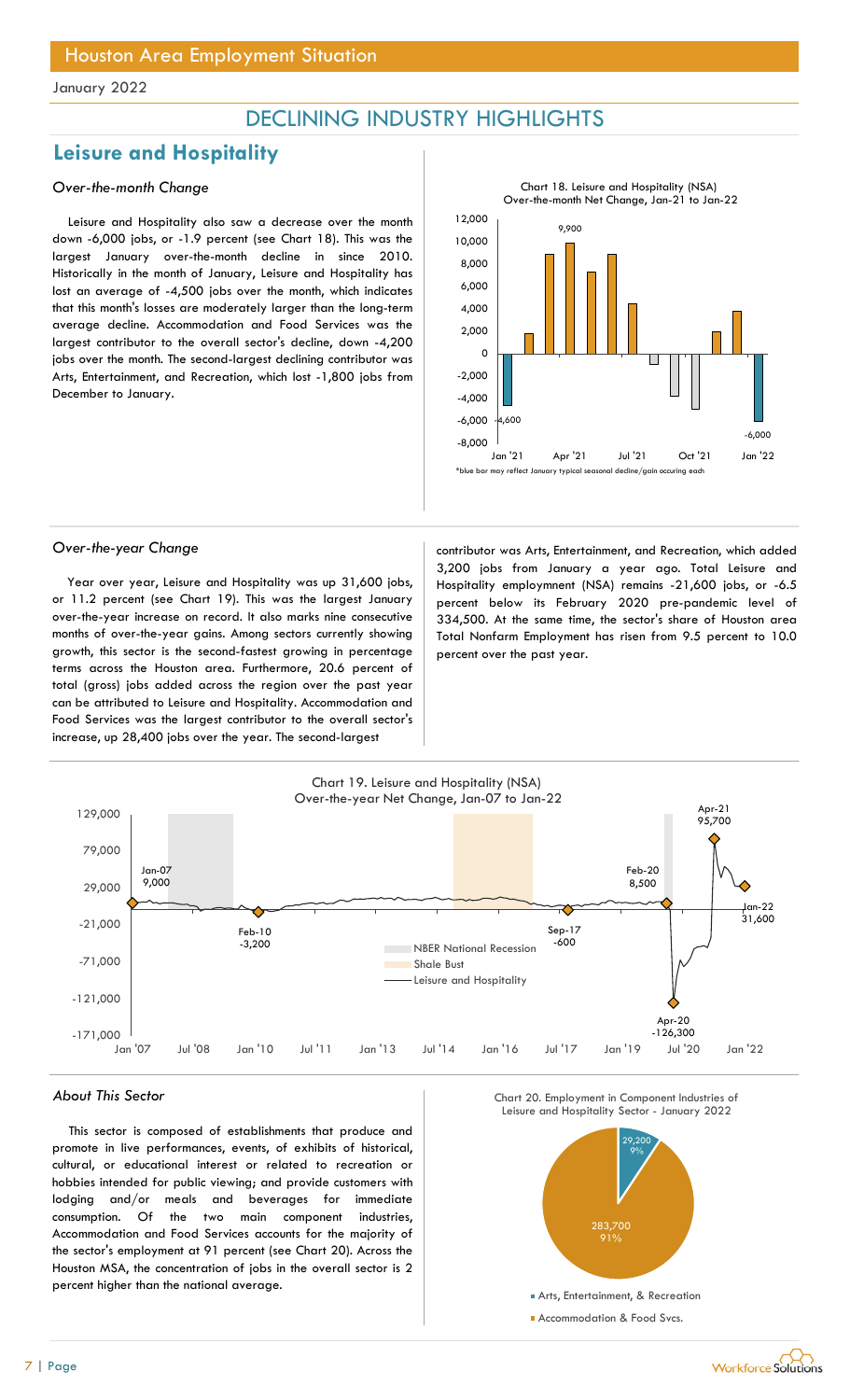## DECLINING INDUSTRY HIGHLIGHTS

## Education and Health Services

## Over-the-month Change

Education and Health Services also saw a decrease over the month down -1,900 jobs, or -0.4 percent (see Chart 21). This was the largest January over-the-month decline in since 2019. Historically in the month of January, Education and Health Services has lost an average of -3,000 jobs over the month, which indicates that this month's losses are moderately smaller than the long-term average decline. Health Care and Social Assistance was the largest contributor to the overall sector's decline, down -1,000 jobs over the month. The second-largest declining contributor was Educational Services, which lost -900 jobs from December to January.



Year over year, Education and Health Services was up 22,600 jobs, or 5.7 percent (see Chart 22). This was the largest January over-the-year increase on record. It also marks nine consecutive months of over-the-year gains. Furthermore, 14.7 percent of total (gross) jobs added across the region over the past year can be attributed to Education and Health Services. Health Care and Social Assistance was the largest contributor to the overall sector's increase, up 14,800 jobs over the year. The secondlargest contributor was Educational Services, which added 7,800 jobs from January a year ago. Total Education

Over-the-year Change and Health Services employmnent (NSA) now exceeds its February 2020 pre-pandemic level of 414,400 jobs by 8,100, or 2.0 percent. At the same time, the sector's share of Houston area Total Nonfarm Employment has remained constant at 13.5 percent over the past year.



Chart<sub>e</sub>

## About This Sector

This sector is composed of establishments that provide private education services (i.e. excluding pubicly-funded primary, secondary, and postsecondary institutions) and establishments that provide healthcare and social assistance to individuals. Of the two main component industries, Health Care and Social Assistance accounts for the majority of the sector's employment at 84 percent (see Chart 23). Across the Houston MSA, the concentration of jobs in the overall sector is 16 percent less than the national average, despite the high physical concentration of healthcare jobs centered around Texas Medical Center.





**Educational Svcs. Health Care & Social Assistance** 

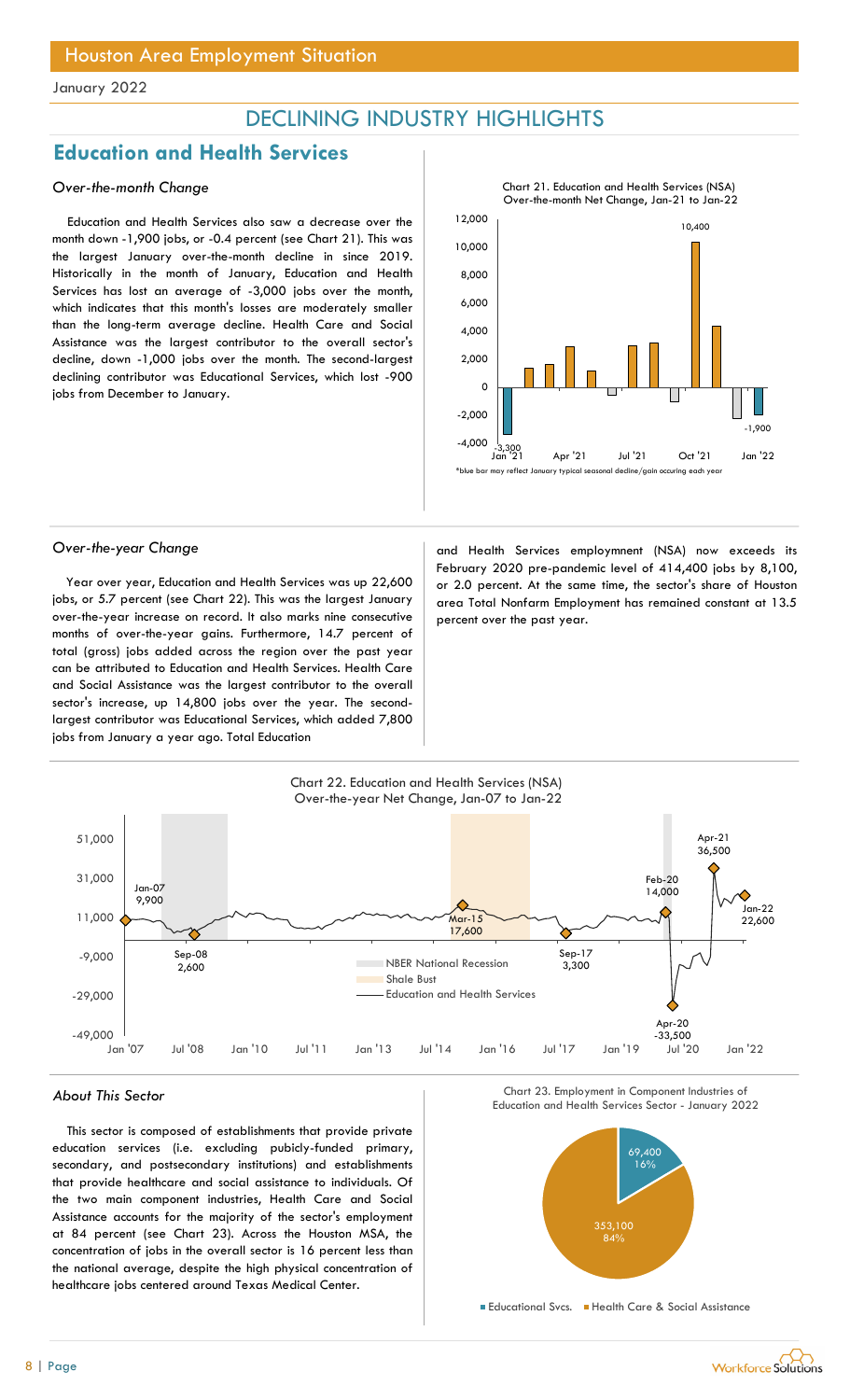## DECLINING INDUSTRY HIGHLIGHTS

## **Other Services**

## Over-the-month Change

Other Services also saw a decrease over the month down - 1,700 jobs, or -1.5 percent (see Chart 24). This was the largest January decline since 2018 and the third-largest decline historically in the month of January since records began in 1990. Historically in the month of January, Other Services has lost an average of -200 jobs over the month, which indicates that this month's losses are substantially larger than the long-term average decline. NOTE: No subsector is published at the MSA level by the CES survey. See below for additional information.



Year over year, Other Services was up 7,500 jobs, or 7.3 percent (see Chart 25). This was the largest January over-theyear increase on record. It also marks nine consecutive months of over-the-year gains. Among sectors currently showing growth, this sector is the third-fastest growing in percentage terms across the Houston area. NOTE: No subsector is published at the MSA level by the CES survey. See below for additional information. Total Other Services employmnent (NSA) remains -8,600 jobs, or -7.2 percent below its February 2020 pre-pandemic level of 119,100. At the same time, the sector's share of Houston area

Over-the-year Change Total Nonfarm Employment has remained constant at 3.5 percent over the past year.



#### About This Sector

This sector comprises establishments engaged in services not classified elsewhere such as equipment and machinery repair, religious activities, grantmaking, advocacy, and providing drycleaning and laundry services, and personal care services. Of the three main component industries, Personal and Laundry Services accounts for a plurality of the sector's employment at 48 percent as a subsector where self-employment is prevalent (source: Census - Non Employer Statistics and BLS - Quarterly Census of Employment and Wages) (see Chart 26). Across the Houston MSA, the concentration of jobs in the overall Other Services sector is 6 percent less than the national average.



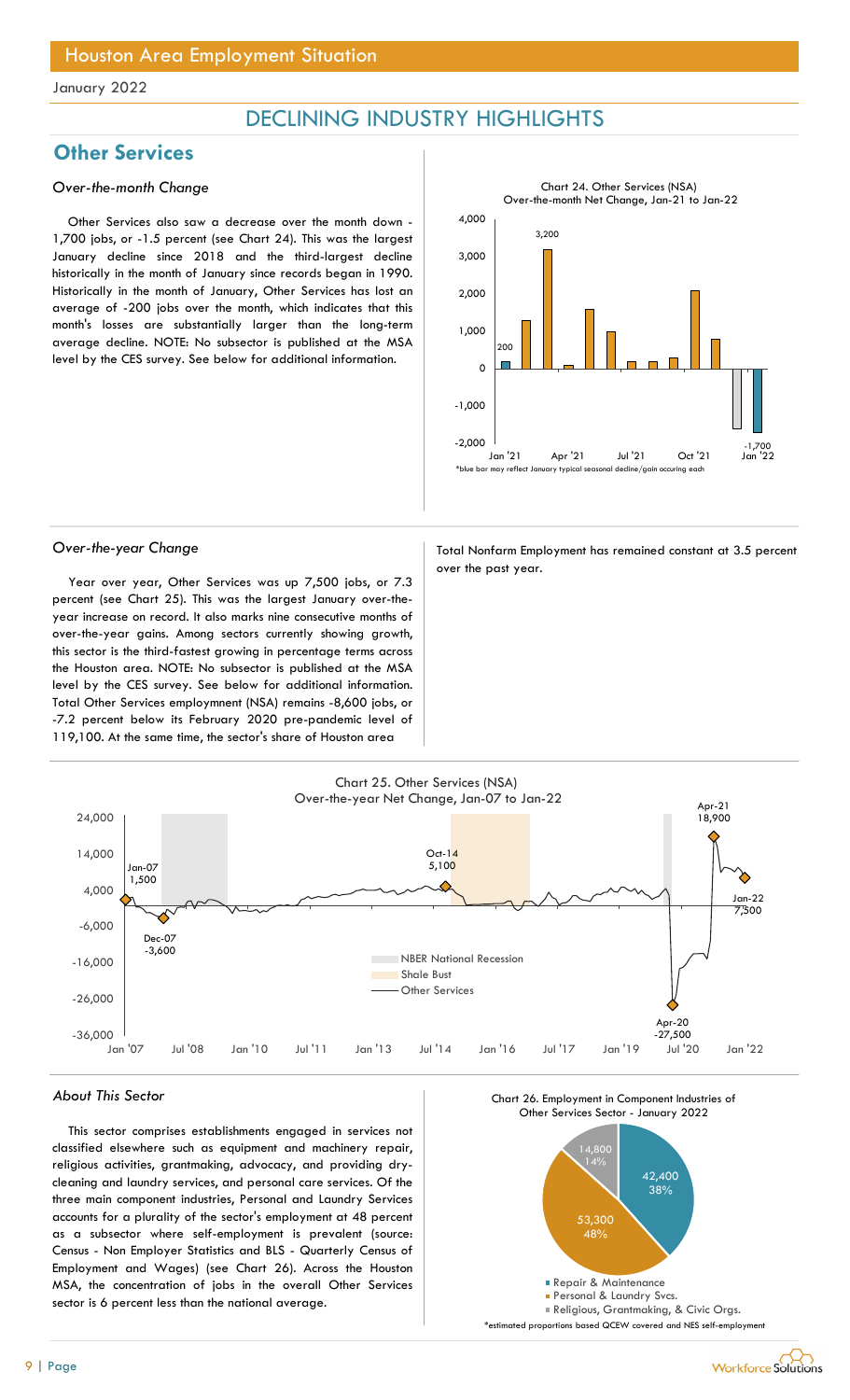## DECLINING INDUSTRY HIGHLIGHTS

## Financial Activities

## Over-the-month Change

Financial Activities also saw a decrease over the month down - 1,400 jobs, or -0.8 percent (see Chart 27). This was the largest January over-the-month decline in since 2015. Historically in the month of January, Financial Activities has lost an average of - 1,400 jobs over the month, which indicates that this month's losses are on par with the long-term average. Real Estate and Rental and Leasing was the largest contributor to the overall sector's decline, down -1,100 jobs over the month. The second-largest declining contributor was Finance and Insurance, which lost -300 jobs from December to January.



Year over year, Financial Activities was up 4,700 jobs, or  $2.8$  over the past year. percent (see Chart 28). This was the third-largest over-the-year gain in January since records began in 1990. It also marks nine consecutive months of over-the-year gains. Finance and Insurance was the largest contributor to the overall sector's increase, up 3,600 jobs over the year. The second-largest contributor was Real Estate and Rental and Leasing, which added 1,100 jobs from January a year ago. Total Financial Activities employmnent (NSA) now exceeds its February 2020 pre-pandemic level of 169,200 jobs by 500, or 0.3 percent.

Over-the-year Change and a state of the same time, the sector's share of Houston area Total Nonfarm Employment has fallen from 5.6 percent to 5.4 percent



#### About This Sector

This sector is composed of establishments renting, leasing, or allowing use of assets, and financial transactions such as creation, liquidation, or change in ownership of financial assets, underwriting of insurance, and annuities. Of the two main component industries, Finance and Insurance accounts for the majority of the sector's employment at 64 percent (see Chart 29). Across the Houston MSA, the concentration of jobs in the overall Financial Activities sector is 9 percent less than the national average, due to a 21-percent lower concentration in Finance and Insurance offsetting a 26-percent higher concentration in Real Estate and Rental and Leasing.

Chart\_C\_16 Chart 29. Employment in Component Industries of



Real Estate & Rental & Leasing Finance & Insurance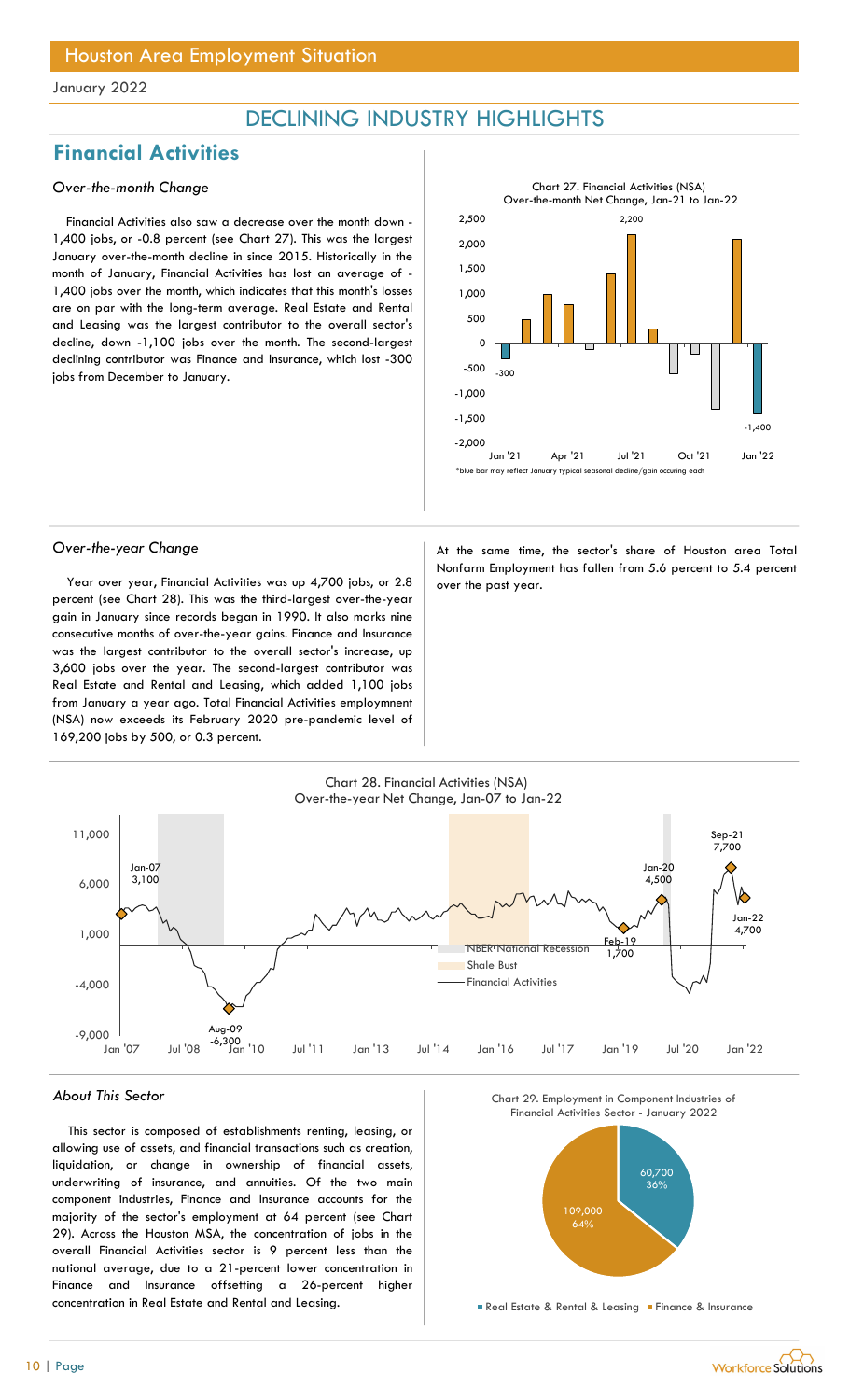## DECLINING INDUSTRY HIGHLIGHTS

## **Manufacturing**

## Over-the-month Change

Manufacturing also saw a decrease over the month down - 900 jobs, or -0.4 percent (see Chart 30). This was the largest January over-the-month decline in since 2020. Historically in the month of January, Manufacturing has lost an average of -1,700 jobs over the month, which indicates that this month's losses are moderately smaller than the long-term average decline. Non-Durable Goods was the largest contributor to the overall sector's decline, down -1,300 jobs over the month. One component industry that provided a partial offset was Durable Goods, which gained 400 jobs from December to January.



Year over year, Manufacturing was up 6,500 jobs, or 3.1 percent (see Chart 31). This was the largest over-the-year gain since July 2019's increase of 7,500 jobs. It also marks five consecutive months of over-the-year gains. Durable Goods was the largest contributor to the overall sector's increase, up 8,400 jobs over the year. One component industry that provided a partial offset was Non-Durable Goods, which lost -1,900 jobs from January a year ago. Total Manufacturing employmnent (NSA) remains -17,400 jobs, or -7.4 percent below its February 2020 pre-pandemic level of 234,500. At the same time, the

Over-the-year Change sector's share of Houston area Total Nonfarm Employment has fallen from 7.1 percent to 6.9 percent over the past year.



#### About This Sector

This sector comprises establishments engaged in the mechanical, physical, or chemical transformation of materials, substances, or components into new products. Of the two main component industries, Durable Goods accounts for the majority of the sector's employment at 62 percent (see Chart 32). Across the Houston MSA, the concentration of jobs in the overall Manufacturing sector is 18 percent less than the national average.



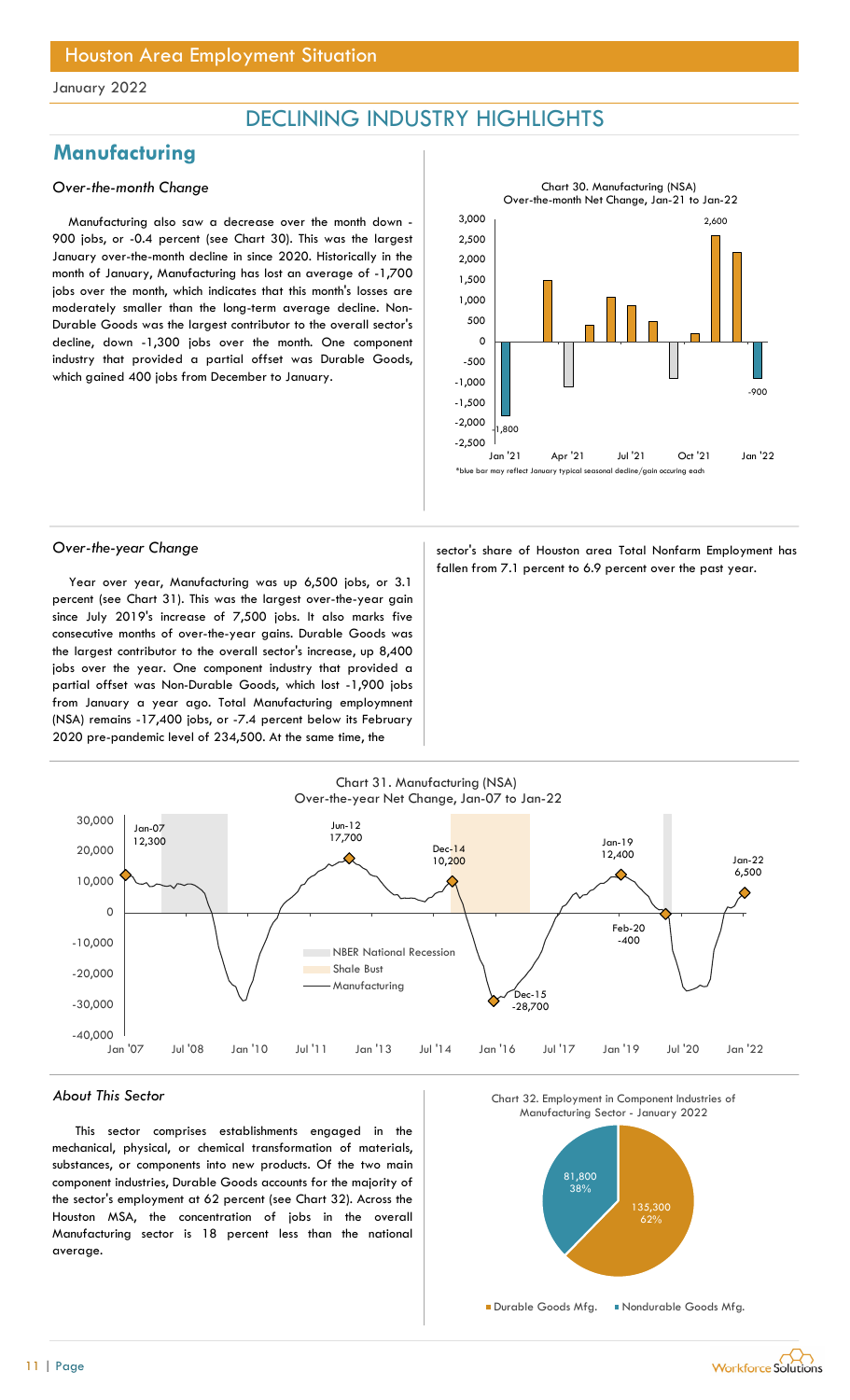## GAINING INDUSTRY HIGHLIGHTS

## **Information**

## Over-the-month Change

Information was the largest gaining sector over the month up 300 jobs, or 1.0 (see Chart 33). This was the largest January gain since 2005 and the second-largest gain historically for the month of January since records began in 1990. Historically in the month of January, Information has lost an average of -500 jobs over the month, which indicates that this month's gains are moderately in contrast to the long-term average decline. Other Information Undefined was the largest contributor to the overall sector's increase, up 300 jobs over the month. One component industry, Telecommunications, saw no change from December to January.



Year over year, Information was up 3,500 jobs, or 12.5 percent (see Chart 34). This was the largest January over-theyear increase on record and the largest gain since August 2021's increase of 3,500 jobs. It also marks nine consecutive months of over-the-year gains. Among sectors currently showing growth, this sector is the fastest-growing in percentage terms across the Houston area. Other Information Undefined was the largest contributor to the overall sector's increase, up 3,500 jobs over the year. One component industry, Telecommunications, saw no change from January a year ago. Total Information

Over-the-year Change employmnent (NSA) remains -1,200 jobs, or -3.7 percent below its February 2020 pre-pandemic level of 32,700. At the same time, the sector's share of Houston area Total Nonfarm Employment has remained constant at 0.9 percent over the past year.



#### About This Sector

This sector comprises establishments producing and distributing information and cultural products, e.g. traditional and online news publishing; software publishing; the motion picture and sound recording; TV broadcasting; and telecommunications. Of the two main component industries, Other Information Undefined accounts for the majority of the sector's employment at 61 percent (see Chart 35). Across the Houston MSA, the concentration of jobs in the overall Information sector is 49 percent less than the national average.





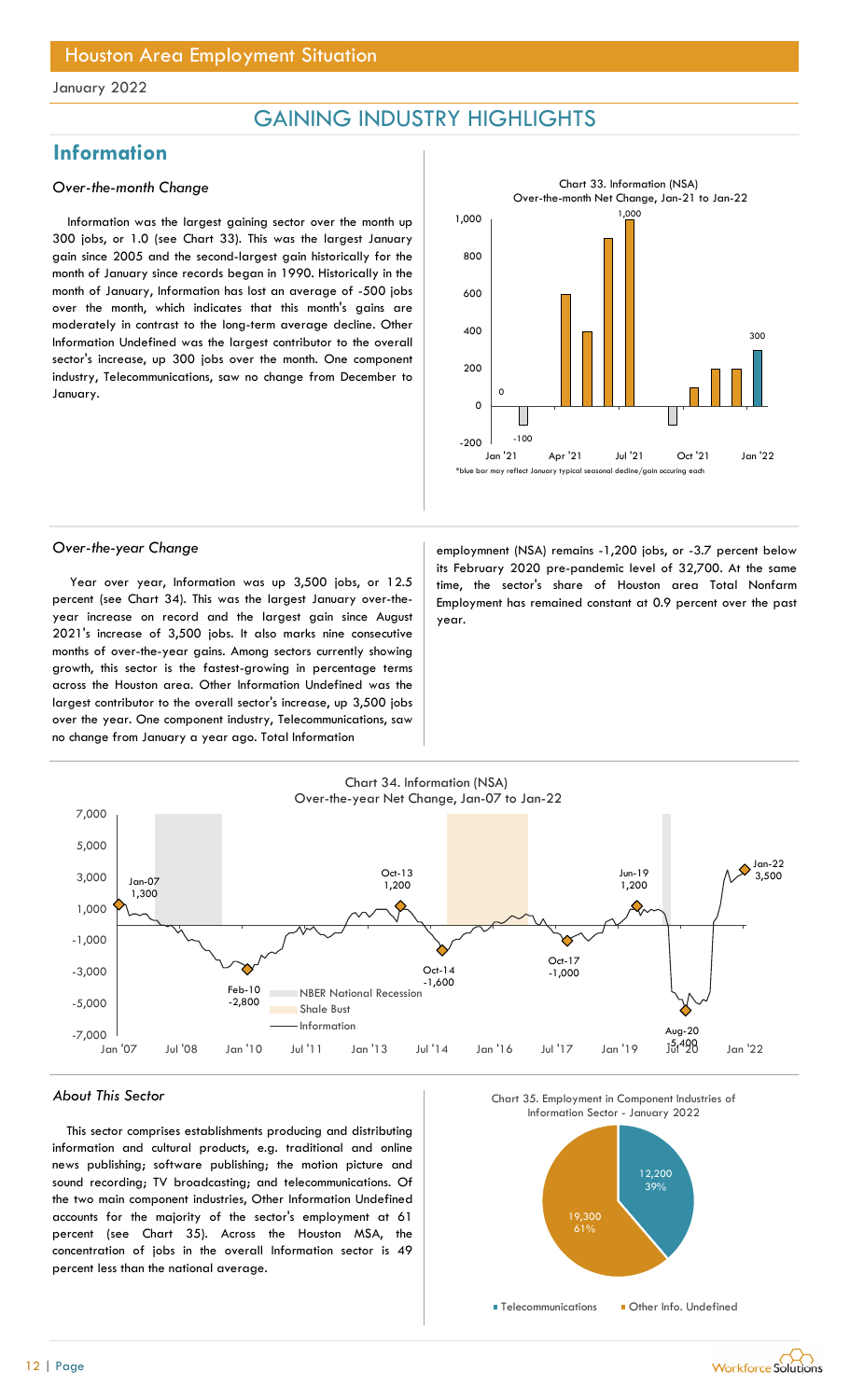## GAINING INDUSTRY HIGHLIGHTS

## Mining and Logging

## Over-the-month Change

Mining and Logging was the second-largest gaining sector over the month up 100 jobs, or 0.2 (see Chart 36). This was the largest January over-the-month gain in since 2020. Historically in the month of January, Mining and Logging has lost an average of -700 jobs over the month, which indicates that this month's gains are moderately in contrast to the long-term average decline. Other Mining and Logging Undefined was the largest contributor to the overall sector's increase, up 100 jobs over the month. One component industry, Oil and Gas Extraction, saw no change from December to January. Lastly, Support Activities for Mining saw no change over the month.



Year over year, Mining and Logging was up 2,600 jobs, or 4.3 percent (see Chart 37). Support Activities for Mining was the largest contributor to the overall sector's increase, up 2,800 jobs over the year. The second-largest contributor was Other Mining and Logging Undefined, which added 1,000 jobs from January a year ago. Lastly, Oil and Gas Extraction offset a portion of the sector's gains with a loss of -1,200 jobs. Total Mining and Logging employmnent (NSA) remains -14,700 jobs, or -18.7 percent below its February 2020 pre-pandemic level of 78,400. At the same time, the sector's share of Houston area Total

Over-the-year Change Nonfarm Employment has remained constant at 2.1 percent over the past year.



#### About This Sector

This sector comprises establishments extracting naturally occurring minerals such as coal and ores; liquid minerals, such as crude petroleum and natural gas; and timber. Of the three main component industries, Support Activities for Mining accounts for a plurality of the sector's employment at 49 percent (see Chart 38). Across the Houston MSA, the concentration of jobs in the overall Mining and Logging sector is 5.2 times the national average, due to the region's role as a global hub for the oil and gas industry.

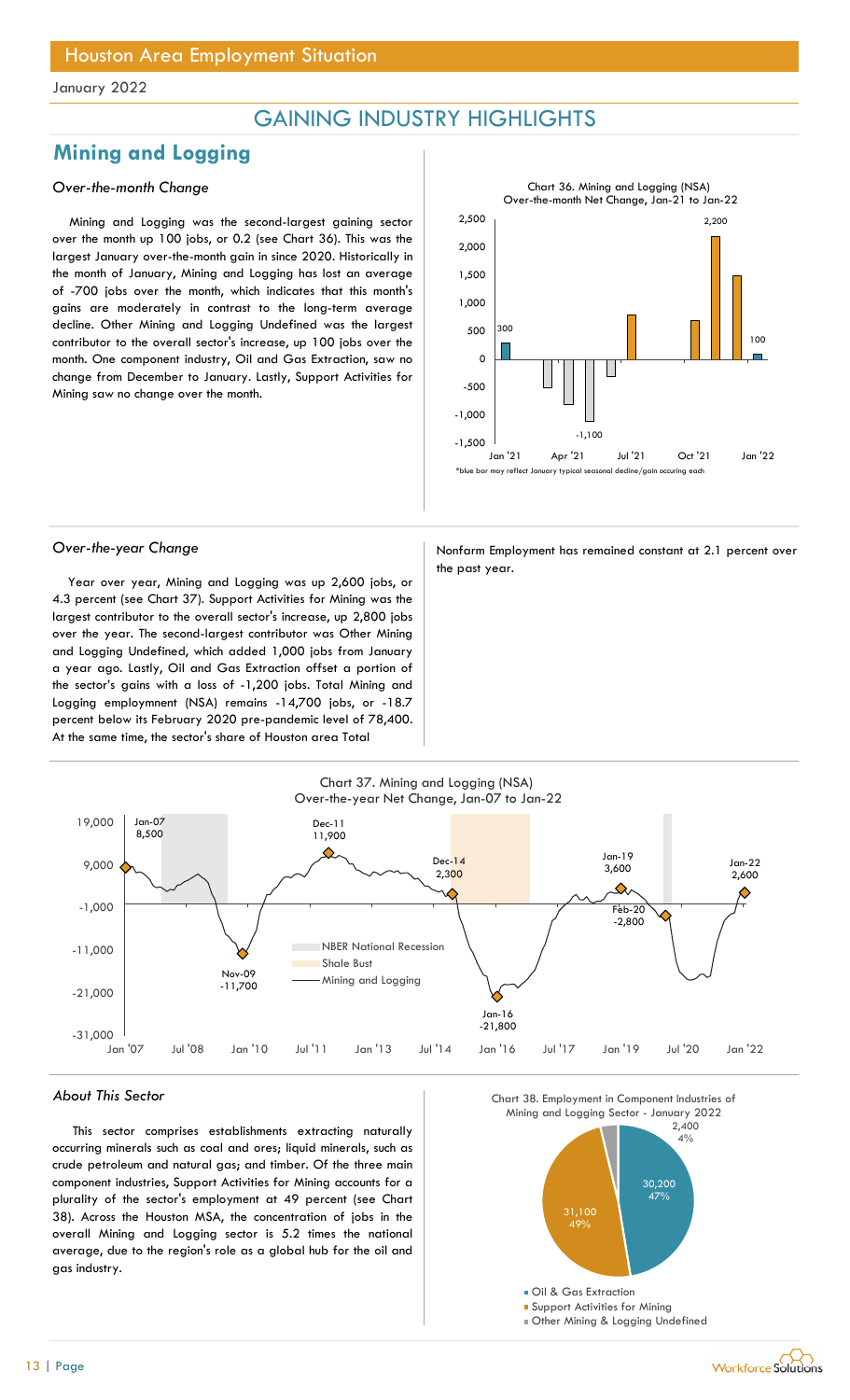## Local Area Unemployment Statistics

## Not-Seasonally Adjusted

## Houston Metro, Texas, and U.S. Unemployment

The Houston MSA (not-seasonally-adjusted) unemployment rate stood at 5.5 percent in January, up from December's 4.8 percent and down from 7.9 percent a year ago. This was above the statewide rate of 4.8 percent and above the national rate of 4.4 percent. An over-the-month increase is typical each January due to the conclusion of holiday-related seasonal jobs making this month's increase consistent with historical seasonal trends. 188,920 individuals were unemployed in Houston in January, up from December's 166,817 and down from 268,263 in January 2021 (see Charts 39 and 40).





#### County-level Unemployment

Among the 13 counties that comprise the Gulf Coast Workforce Development Area, unemployment rates in January ranged from a high of 8.2 percent in Liberty County to a low of 4.1 percent in Colorado Over the month, all 13 counties saw their unemployment rates rise in keeping with the region-wide increase of 0.7 percentage points. Matagorda saw the largest percentage-point increase in unemployment up 1.0 pp. representing 167 more unemployed workers compared to the previous month. This was followed by Liberty (1.0 pp, 362 workers) and Chambers (0.9 pp, 187 workers). Over the year

unemployment rates fell, with Liberty posting the largest decrease, down -3.4 percentage points representing -1,174 fewer unemployed workers compared to a year ago followed by Galveston (-2.6 pp, -4,059 workers) and Waller (-2.6 pp, - 613 workers). Since peaking at 446,307 in May 2020 due to the COVID-19 global pandemic, the number of unemployed workers in the Gulf Coast Region has fallen by -253,338 as of this January (see Map 1 legend).

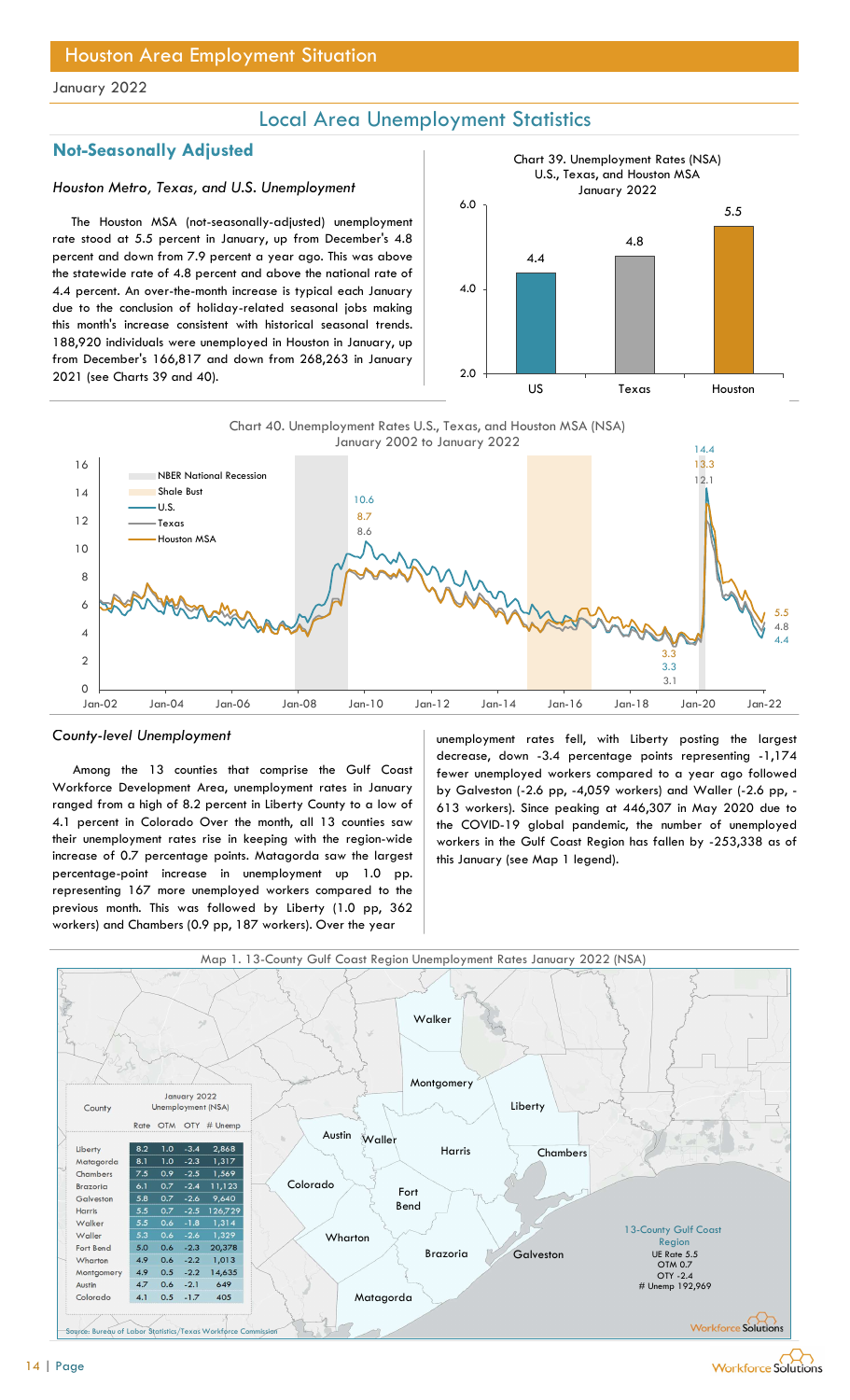## Local Area Unemployment Statistics (continued)

## Not-Seasonally Adjusted

## Unemployment Rates for Select Municipalities

Among the 17 cities in the Gulf Coast Workforce Development Area for which Local Area Unemployment Statistics are available, unemployment rates in January ranged from a high of 12.1 percent in Baytown to a low of 4.1 percent in Pearland (see Map 2). Over the month, all 17 cities saw their unemployment rates rise in keeping with the region-wide increase of 0.7 percentage points. Baytown saw the largest percentage-point increase in unemployment up 1.5 pp.

unemployed workers compared to the previous month. This was followed by Texas City (1.2 pp, 280 workers) and Deer Park (1.1 pp, 170 workers). Over the year unemployment rates fell, with Texas City posting the largest decrease, down -4.4 percentage points representing -1,003 fewer unemployed workers compared to a year ago followed by Baytown (-4.4 pp, -1,551 workers) and Lake Jackson (-3.3 pp, -423 workers). The 17 cities below accounted for 47 percent of the 192,969 unemployed workers across the Gulf Coast Region as of this January (see Map 2 legend).



## Seasonally Adjusted

### Houston Metro, Texas, and U.S. Unemployment

down from 7.8 percent a year ago. This was above the statewide rate of 4.8 percentand above the national rate of 3.9 percent. down from 264,355 in December 2020 (see Charts 41 and 42). NOTE: Seasonally-adjusted data for the MSA are available with a one-month delay but are not available for the 13-County Region or 17 cities.





Chart 42. Unemployment Rates U.S., Texas, and Houston MSA (SA) December 2001 to December 2021

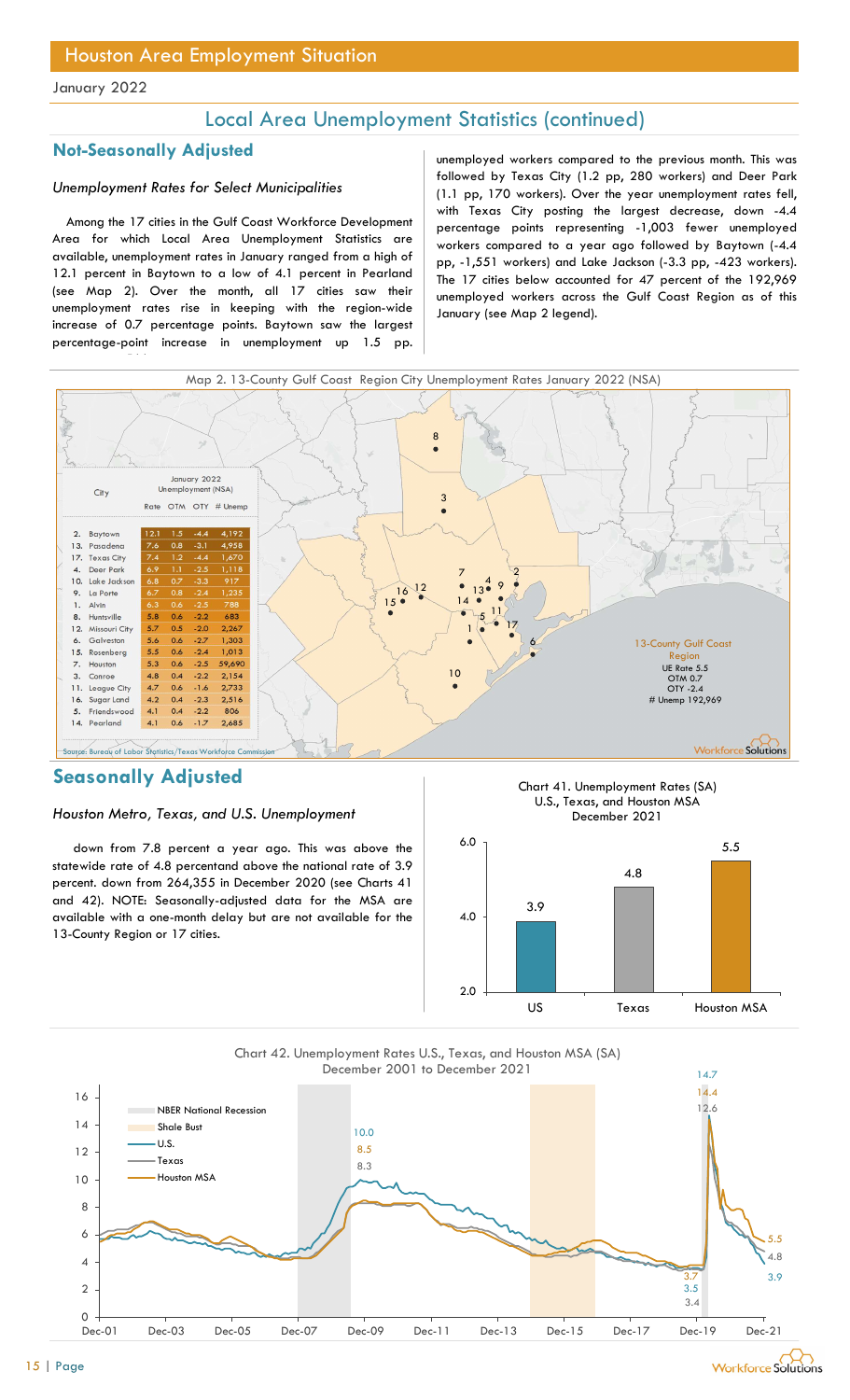## Gulf Coast Workforce Solutions Index (WSI)

WSI Reading January 2022:

4.62



## The Gulf Coast Workforce Solutions Index (WSI)

The WSI is an indicator designed to capture shifts in the local labor market, specifically the balance between available jobs and unemployed workers at a given point in time. Values above 4.0 signal a surplus of jobs while values less than 4.0 signal a surplus of jobseekers. The Gulf Coast Workforce Board monitors the WSI as part of its ongoing review of the 4.62 region's unemployment insurance work search requirement and reserves the right to adjust the number of weekly job search contacts as labor market conditions warrant. In the event of change to the work search requirement, the Board will notify the Texas Workforce Commission who will in turn notify UI recipients. For the Solutions Index (WSI)<br>
VSI is an indicator designed to capture shifts in the local<br>
market, specifically the balance between available jobs<br>
memployed workers at a given point in time. Values<br>
4.0 signal a surplus



## Workforce Solutions Index January

The Houston MSA WSI for January stood at 4.62, unchanged from December's revised reading, and marking five consecutive months with a reading above 4.0. The most recent similar inflection point into the recovery from the 2015-2016 Shale Bust. January's reading reflects continued improvement in the local economy observed workers continues to exceed supply reflecting the phenomenon dubbed "The Great Resignation."<br>
The Great Resident Control of the Great Residence of the Great Residence of the Great Residence of the Houston MSA WSI for January tood at 4.62, unchanged from<br>
December's revised reading,

Workforce Solutions

Workforce Solutions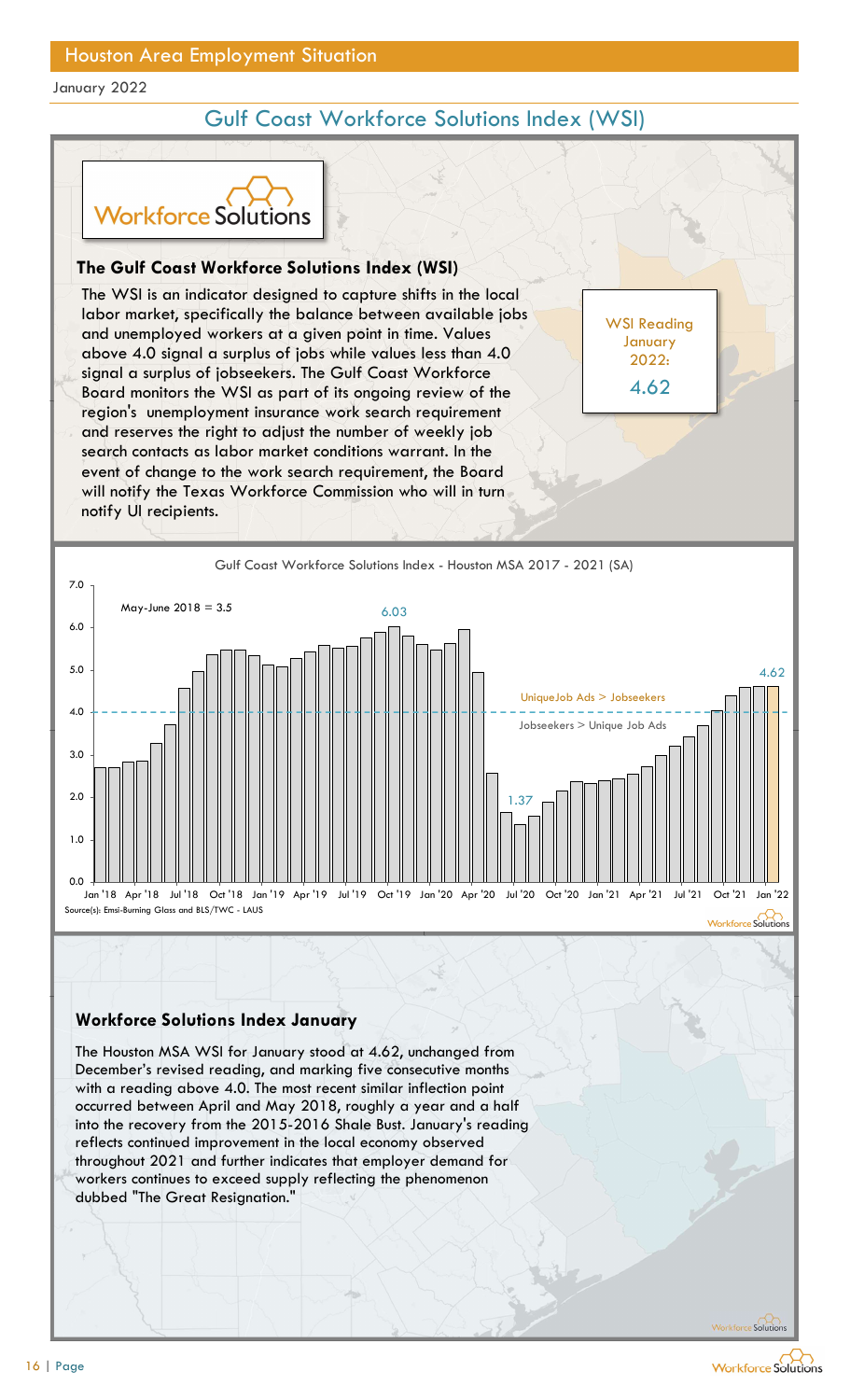|  |  |  |  |  | Table 1. Houston MSA Sectors and Major Industry Subcomponents |
|--|--|--|--|--|---------------------------------------------------------------|
|--|--|--|--|--|---------------------------------------------------------------|

| <b>NAICS Industry</b>                                 | Jan-22    | <b>Dec-21</b>       | $Jan-21$  | Monthly     | Monthly  | Yearly   | Yearly % |
|-------------------------------------------------------|-----------|---------------------|-----------|-------------|----------|----------|----------|
| <b>Total Nonfarm</b>                                  | 3,125,300 | 3,177,000 2,971,600 |           | $-51,700$   | $-1.6%$  | 153,700  | 5.2%     |
| <b>Total Private</b>                                  | 2,695,700 | 2,739,800           | 2,554,700 | -44,100     | $-1.6%$  | 141,000  | 5.5%     |
| Goods Producing                                       | 491,000   | 497,900             | 471,600   | $-6,900$    | $-1.4%$  | 19,400   | 4.1%     |
| .Mining and Logging                                   | 63,700    | 63,600              | 61,100    | 100         | 0.2%     | 2,600    | 4.3%     |
| Oil and Gas Extraction                                | 30,200    | 30,200              | 31,400    | $\mathbf 0$ | 0.0%     | $-1,200$ | $-3.8%$  |
|                                                       |           |                     |           | $\mathbf 0$ | 0.0%     |          | 9.9%     |
| Support Activities for Mining                         | 31,100    | 31,100              | 28,300    |             |          | 2,800    |          |
| .Construction                                         | 210,200   | 216,300             | 199,900   | $-6,100$    | $-2.8%$  | 10,300   | 5.2%     |
| Construction of Buildings                             | 51,100    | 52,300              | 46,100    | $-1,200$    | $-2.3%$  | 5,000    | 10.8%    |
| Heavy and Civil Engineering Construction              | 50,100    | 51,700              | 49,200    | $-1,600$    | $-3.1%$  | 900      | 1.8%     |
| Specialty Trade Contractors                           | 109,000   | 112,300             | 104,600   | $-3,300$    | $-2.9%$  | 4,400    | 4.2%     |
| .Manufacturing                                        | 217,100   | 218,000             | 210,600   | $-900$      | $-0.4%$  | 6,500    | 3.1%     |
| "Durable Goods                                        | 135,300   | 134,900             | 126,900   | 400         | 0.3%     | 8,400    | 6.6%     |
| Fabricated Metal Product Manufacturing                | 46,600    | 46,700              | 43,100    | $-100$      | $-0.2%$  | 3,500    | 8.1%     |
| Machinery Manufacturing                               | 39,200    | 39,300              | 38,100    | $-100$      | $-0.3%$  | 1,100    | 2.9%     |
| Agriculture, Construction, and Mining Machinery Mfg.  | 19,900    | 19,900              | 19,600    | 0           | 0.0%     | 300      | 1.5%     |
| Computer and Electronic Product Manufacturing         | 12,800    | 12,800              | 12,600    | 0           | 0.0%     | 200      | 1.6%     |
| Non-Durable Goods                                     | 81,800    | 83,100              | 83,700    | $-1,300$    | $-1.6%$  | $-1,900$ | $-2.3%$  |
| Petroleum and Coal Products Manufacturing             | 8,000     | 8,200               | 8,300     | $-200$      | $-2.4%$  | $-300$   | $-3.6%$  |
| Chemical Manufacturing                                | 39,400    | 39,500              | 39,500    | $-100$      | $-0.3%$  | $-100$   | $-0.3%$  |
| Service Providing                                     | 2,634,300 | 2,679,100           | 2,500,000 | $-44,800$   | $-1.7%$  | 134,300  | 5.4%     |
| Private Service Providing.                            | 2,204,700 | 2,241,900           | 2,083,100 | $-37,200$   | $-1.7%$  | 121,600  | 5.8%     |
| Trade, Transportation, and Utilities                  | 649,300   | 668,400             | 619,400   | $-19,100$   | $-2.9%$  | 29,900   | 4.8%     |
| Wholesale Trade                                       | 163,300   | 164,700             | 157,000   | $-1,400$    | $-0.9%$  | 6,300    | 4.0%     |
| Merchant Wholesalers, Durable Goods                   | 98,800    | 99,900              | 96,400    | $-1,100$    | $-1.1%$  | 2,400    | 2.5%     |
| Prof. and Commercial Equip. Supplies Wholesalers      | 17,300    | 17,200              | 16,500    | 100         | 0.6%     | 800      | 4.8%     |
| Merchant Wholesalers, Nondurable Goods                | 53,400    | 53,500              | 50,400    | $-100$      | $-0.2%$  | 3,000    | 6.0%     |
| Retail Trade                                          | 316,900   | 324,100             | 300,000   | $-7,200$    | $-2.2%$  | 16,900   | 5.6%     |
| Motor Vehicle and Parts Dealers                       | 42,300    | 42,200              | 40,700    | 100         | 0.2%     | 1,600    | 3.9%     |
| Bldg. Material and Garden Equip. and Supplies Dealers | 23,600    | 23,500              | 23,500    | 100         | 0.4%     | 100      | 0.4%     |
| Food and Beverage Stores                              | 70,900    | 71,600              | 69,400    | $-700$      | $-1.0%$  | 1,500    | 2.2%     |
| Health and Personal Care Stores                       | 21,100    | 21,200              | 19,000    | $-100$      | $-0.5%$  | 2,100    | 11.1%    |
| Clothing and Clothing Accessories Stores              | 24,600    | 25,900              | 21,600    | $-1,300$    | $-5.0%$  | 3,000    | 13.9%    |
|                                                       | 64,700    | 68,200              | 59,900    | $-3,500$    | $-5.1%$  |          | 8.0%     |
| General Merchandise Stores                            |           |                     |           |             |          | 4,800    |          |
| Department Stores                                     | 21,100    | 23,000              | 18,900    | $-1,900$    | $-8.3%$  | 2,200    | 11.6%    |
| Other General Merchandise Stores                      | 43,600    | 45,200              | 41,000    | $-1,600$    | $-3.5%$  | 2,600    | 6.3%     |
| Transportation, Warehousing, and Utilities            | 169,100   | 179,600             | 162,400   | $-10,500$   | $-5.8%$  | 6,700    | 4.1%     |
| Utilities                                             | 17,300    | 17,400              | 17,400    | $-100$      | $-0.6%$  | $-100$   | $-0.6%$  |
| Air Transportation                                    | 18,300    | 18,200              | 18,200    | 100         | 0.5%     | 100      | 0.5%     |
| Truck Transportation                                  | 27,900    | 27,700              | 26,700    | 200         | 0.7%     | 1,200    | 4.5%     |
| Pipeline Transportation                               | 12,400    | 12,400              | 12,200    | 0           | 0.0%     | 200      | 1.6%     |
| Information                                           | 31,500    | 31,200              | 28,000    | 300         | 1.0%     | 3,500    | 12.5%    |
| Telecommunications                                    | 12,200    | 12,200              | 12,200    | 0           | 0.0%     | 0        | 0.0%     |
| Financial Activities                                  | 169,700   | 171,100             | 165,000   | $-1,400$    | $-0.8\%$ | 4,700    | 2.8%     |
| Finance and Insurance                                 | 109,000   | 109,300             | 105,400   | $-300$      | $-0.3%$  | 3,600    | 3.4%     |
| Credit Intermediation and Related Activities          | 46,200    | 46,400              | 44,200    | $-200$      | $-0.4%$  | 2,000    | 4.5%     |
| Depository Credit Intermediation                      | 29,700    | 29,800              | 29,000    | $-100$      | $-0.3%$  | 700      | 2.4%     |
| Securities, Commodity Contracts, and Fin. Investments | 21,500    | 21,700              | 21,400    | $-200$      | $-0.9%$  | 100      | 0.5%     |
| Insurance Carriers and Related Activities             | 41,300    | 41,200              | 39,800    | 100         | 0.2%     | 1,500    | 3.8%     |
| Real Estate and Rental and Leasing                    | 60,700    | 61,800              | 59,600    | $-1,100$    | $-1.8%$  | 1,100    | 1.8%     |
| Professional and Business Services                    | 508,300   | 515,700             | 486,500   | $-7,400$    | $-1.4%$  | 21,800   | 4.5%     |
| Professional, Scientific, and Technical Services      | 244,200   | 245,300             | 234,900   | $-1,100$    | $-0.4%$  | 9,300    | 4.0%     |
| Legal Services                                        | 29,400    | 29,700              | 27,900    | $-300$      | $-1.0%$  | 1,500    | 5.4%     |
| Accounting, Tax Preparation, Bookkeeping, and Payroll | 26,700    | 26,400              | 25,700    | 300         | 1.1%     | 1,000    | 3.9%     |
| Architectural, Engineering, and Related Services      | 68,200    | 67,200              | 64,400    | 1,000       | 1.5%     | 3,800    | 5.9%     |
| Computer Systems Design and Related Services          | 38,200    | 38,400              | 35,700    | $-200$      | $-0.5%$  | 2,500    | 7.0%     |
| Management of Companies and Enterprises               | 43,200    | 43,500              | 43,800    | $-300$      | $-0.7%$  | $-600$   | $-1.4%$  |
| Admin. and Support and Waste Mgmt. and Remediation    | 220,900   | 226,900             | 207,800   | $-6,000$    | $-2.6%$  | 13,100   | 6.3%     |
| Administrative and Support Services                   | 209,000   | 214,900             | 196,500   | $-5,900$    | $-2.7%$  | 12,500   | 6.4%     |
| Employment Services                                   | 83,400    | 86,600              | 75,100    | -3,200      | $-3.7%$  | 8,300    | 11.1%    |
| Services to Buildings and Dwellings                   | 48,300    | 48,900              | 49,000    | $-600$      | $-1.2%$  | $-700$   | $-1.4%$  |
| Educational and Health Services                       | 422,500   | 424,400             | 399,900   | $-1,900$    | $-0.4%$  | 22,600   | $5.7\%$  |
| Educational Services                                  | 69,400    | 70,300              | 61,600    | $-900$      | $-1.3%$  | 7,800    | 12.7%    |
|                                                       |           |                     |           |             |          |          |          |
| Health Care and Social Assistance                     | 353,100   | 354,100             | 338,300   | $-1,000$    | $-0.3%$  | 14,800   | 4.4%     |
| Ambulatory Health Care Services                       | 175,900   | 177,400             | 170,200   | $-1,500$    | $-0.8%$  | 5,700    | 3.3%     |
| Hospitals                                             | 89,500    | 89,700              | 86,600    | $-200$      | $-0.2%$  | 2,900    | 3.3%     |
| Leisure and Hospitality                               | 312,900   | 318,900             | 281,300   | $-6,000$    | $-1.9%$  | 31,600   | 11.2%    |
| Arts, Entertainment, and Recreation                   | 29,200    | 31,000              | 26,000    | $-1,800$    | $-5.8%$  | 3,200    | 12.3%    |
| Accommodation and Food Services                       | 283,700   | 287,900             | 255,300   | $-4,200$    | $-1.5%$  | 28,400   | 11.1%    |
| Accommodation                                         | 22,100    | 22,500              | 18,300    | $-400$      | $-1.8%$  | 3,800    | 20.8%    |
| Food Services and Drinking Places                     | 261,600   | 265,400             | 237,000   | $-3,800$    | $-1.4%$  | 24,600   | 10.4%    |
| Other Services                                        | 110,500   | 112,200             | 103,000   | $-1,700$    | $-1.5%$  | 7,500    | 7.3%     |
| Government                                            | 429,600   | 437,200             | 416,900   | $-7,600$    | $-1.7%$  | 12,700   | $3.0\%$  |
| <b>.Federal Government</b>                            | 31,500    | 32,600              | 30,500    | $-1,100$    | $-3.4%$  | 1,000    | 3.3%     |
| <b>State Government</b>                               | 94,800    | 94,600              | 92,400    | 200         | 0.2%     | 2,400    | 2.6%     |
| State Government Educational Services                 | 55,100    | 54,900              | 52,600    | 200         | 0.4%     | 2,500    | 4.8%     |
| <b>Local Government</b>                               | 303,300   | 310,000             | 294,000   | $-6,700$    | $-2.2%$  | 9,300    | 3.2%     |
| Local Government Educational Services                 | 210,900   | 216,100             | 200,500   | $-5,200$    | $-2.4%$  | 10,400   | 5.2%     |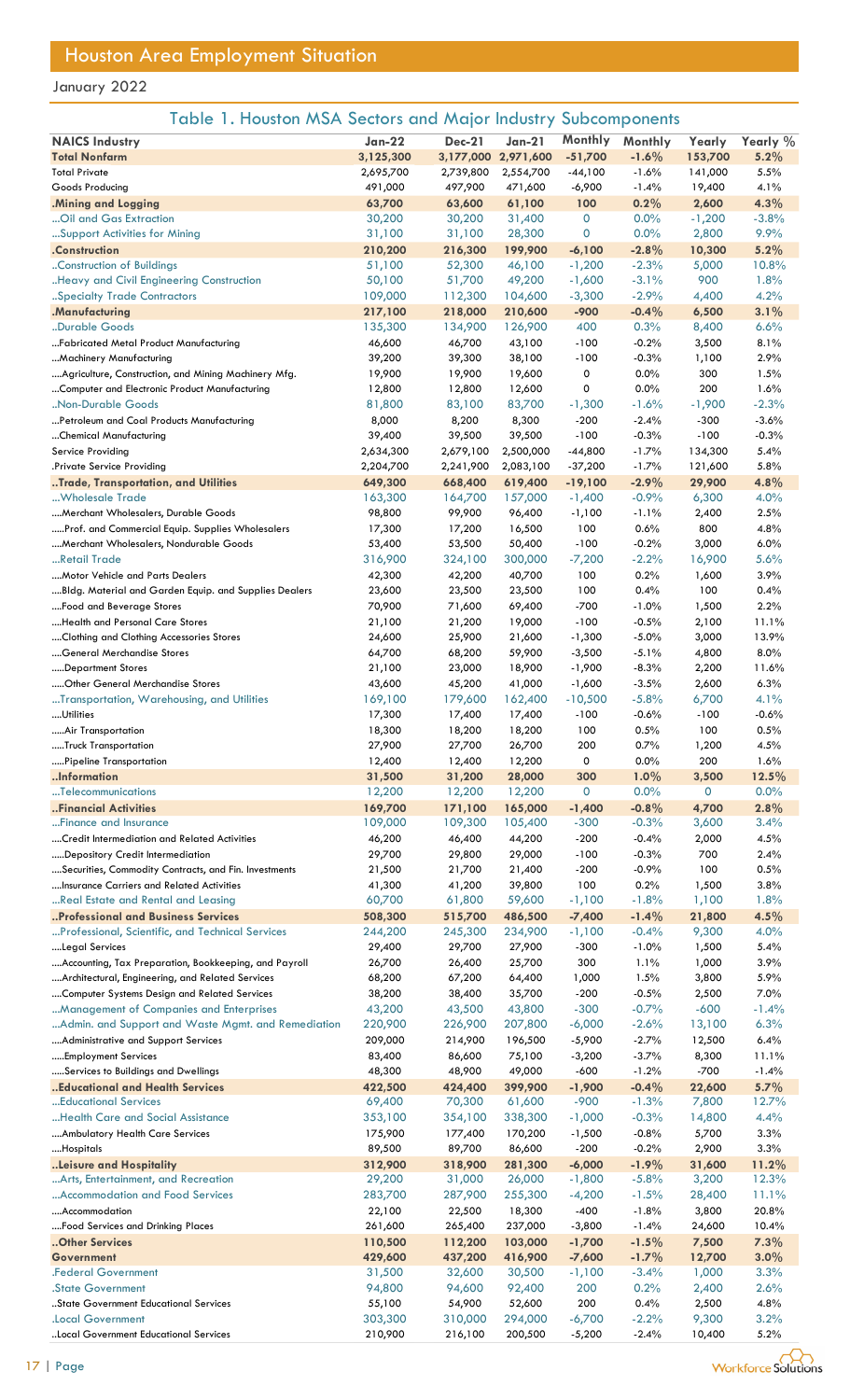

# Houston Area Employment Situation

## SPECIAL REPORT

## 2021 Current Employment Statistics (CES) Annual Benchmark Revisions

## Houston Area 2021 Job Growth Revised Upward but Recovery Timeline for Oil and Gas Pushed Back

### Revisions and the Impact on Employment in 2021

With the release of the 2021 annual benchmark revisions to the Current Employment Statistics payroll estimates, we now have a clearer picture of Houston's job growth nearly two years after the start of the COVID-19 global pandemic. Prior to revisions, December 2021 year-over-year job growth for Total Nonfarm Employment stood at 151,800, an exaggerated figure due to extreme declines that persisted throughout the end of 2020. After revisions, over-the-year growth was a somewhat higher 159,700 jobs for an under-estimated gain of 7,900 or roughly 5 percent (see Charts 1 and 2 and Exhibit 1). However these modest revisions at the topline belie larger revisions among the region's major industry sectors (see Chart 8).

First the good news. There were several sectors with more jobs added over the year than originally reported. Government, composed of mainly primary through postsecondary public education, saw a massive revision from a loss of -2,500 jobs year over year as of December to a gain of 12,300 for a difference of nearly 15,000 jobs. Large over-the-month revisions also occurred earlier in 2021 suggesting that the disruptive effects of the pandemic prevented accurate reporting of payroll figures by public sector data respondents (see Chart 3).

Leisure and Hospitality, made up of primarily restaurants, bars, and hotels, saw its over-the-year growth revised upward from 24,400 to 33,000 for a difference of 8,600 jobs reaffirming the strength of the recovery in this sector as all businesses were permitted to reopen or return to full capacity last spring (see Chart 4).

Construction saw an upward revision from 8,800 to 12,100. While the absolute difference isn't especially large, revisions revealed that this sector returned to positive year-over-year growth much earlier in the year, specifically July rather December, setting the stage for an even stronger rebound throughout 2022 (see Chart 5).

Other sectors with upwardly revised growth included Information (2,600 additional jobs), Trade, Transportation, and Utilities (2,100 additional jobs), and Financial Activities (800 additional jobs). Note that the upward revision to Trade, Transportation and Utilities came entirely from Retail Trade (+2,300) and Wholesale Trade (+2,100) while the Transportation, Warehousing, and Utilities component saw its over-the-year growth revised downward by -2,900 jobs (see Chart 6). Nonetheless Transportation Warehousing and Utilities remains the best performer in terms of overall recovery having exceeded its February 2020 pre-pandemic level of employment by 12,100 jobs, or roughly 8 percent as of January 2022.

Now for the bad news. Mining and Logging saw its growth revised downward from an over-the-year gain of 11,900 to 2,800 meaning that nearly 9,000 fewer jobs were added than originally reported. Moreover, the return to over-the-year growth for this sector, which before revisions was thought to have occurred in May 2021, was pushed out to November. Accordingly, this lowered the recovery rate back to February 2020 employment levels from -0.3 percent to nearly -19.0 percent putting the sector in last place (see Supplemental Charts 1 and 2). However, oil prices have risen significantly reaching levels last seen just prior the Great Recession. However given ongoing global uncertainly related to the pandemic and the recent development of conflict between Ukraine and Russia, it is unclear whether the current spate of high oil prices will fully translate into robust job growth of the type seen during the Shale Boom (see Chart 7).

Professional and Business Services saw its over-the-year growth, revised downward from a gain of 30,300 jobs to 23,100 for a difference of 7,900. Professional, Scientific, and Technical Services, the largest component of Professional and Business Services comprising just under half of all employment in this sector, saw its growth revised downward by nearly 5,000 jobs. Given that many of these are effectively energy jobs, their disappearance only adds to concerns that the recovery timeline for the oil and gas industry may face delays given the substantial downward revisions to Mining and Logging noted above (see Chart 8).

Surprisingly, Manufacturing, despite its significant role in the energy industry value chain, saw a relatively small downward revision to its over-the-year growth from 7,600 jobs to 5,600, leaving the overall recovery trend it exhibited throughout 2021 intact (see Chart 9).

To summarize, the overall picture of Houston's job growth in 2021 remains largely same as it was originally reported, which given the disruptions to economic patterns as well as the survey that it is ultimately the source of the data in this report, is an impressive feat. On one hand, the region saw just over 24,000 jobs that were originally reported revised away, Mining and Logging a.k.a. upstream oil and gas, accounting for more than one-third of the over-estimation. On the other hand, public sector employment did much to maintain the current momentum along with other areas that performed well throughout 2021, such as Leisure and Hospitality, while others like Construction, which appeared consistently weak were participating in the recovery far more than originally thought. How much all of this affects the return to 3.2 million total jobs by this December will be revealed in short order.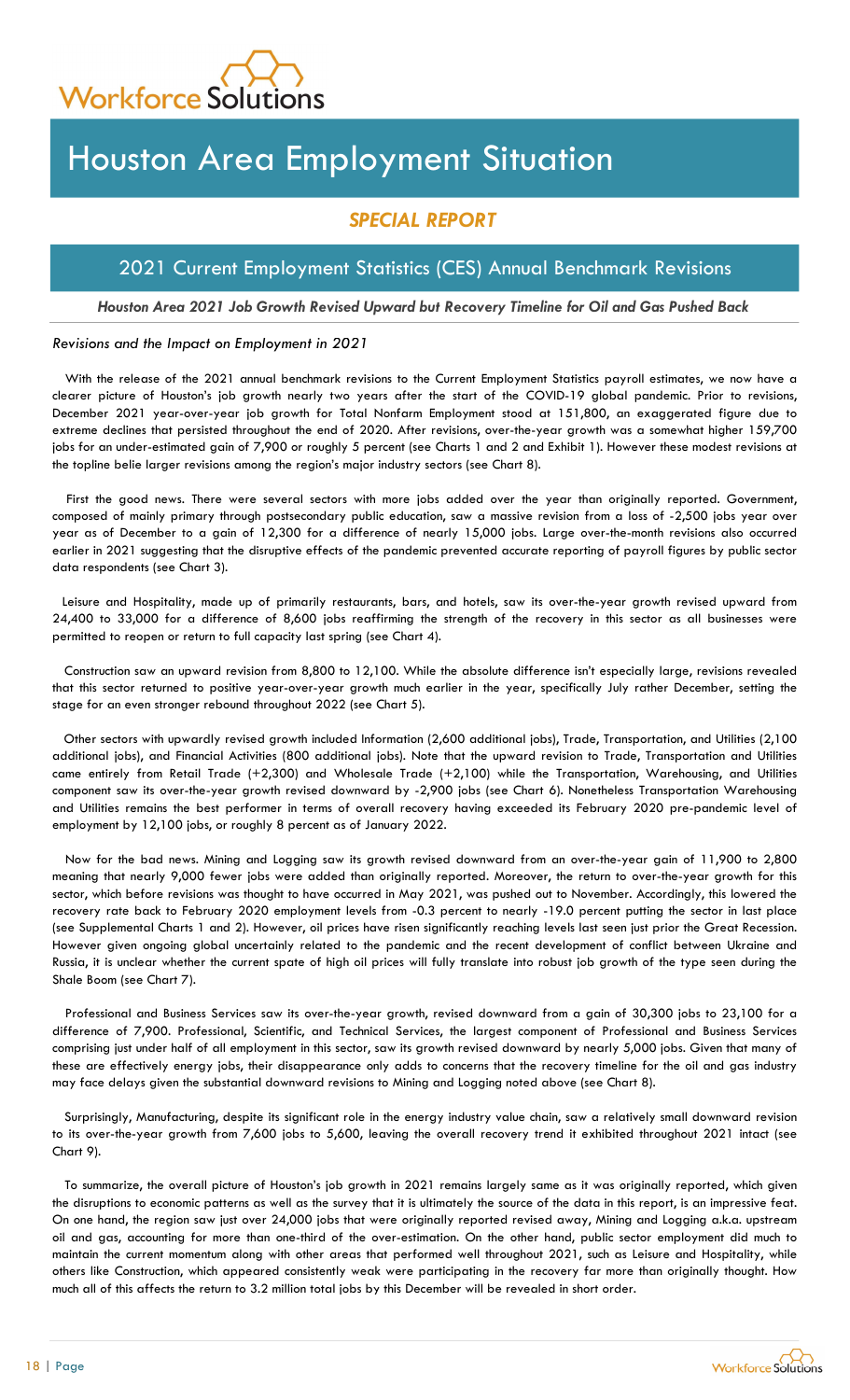## 2021 Current Employment Statistics (CES) Annual Benchmark Revisions







SPACE LEFT INTENTIONALLY BLANK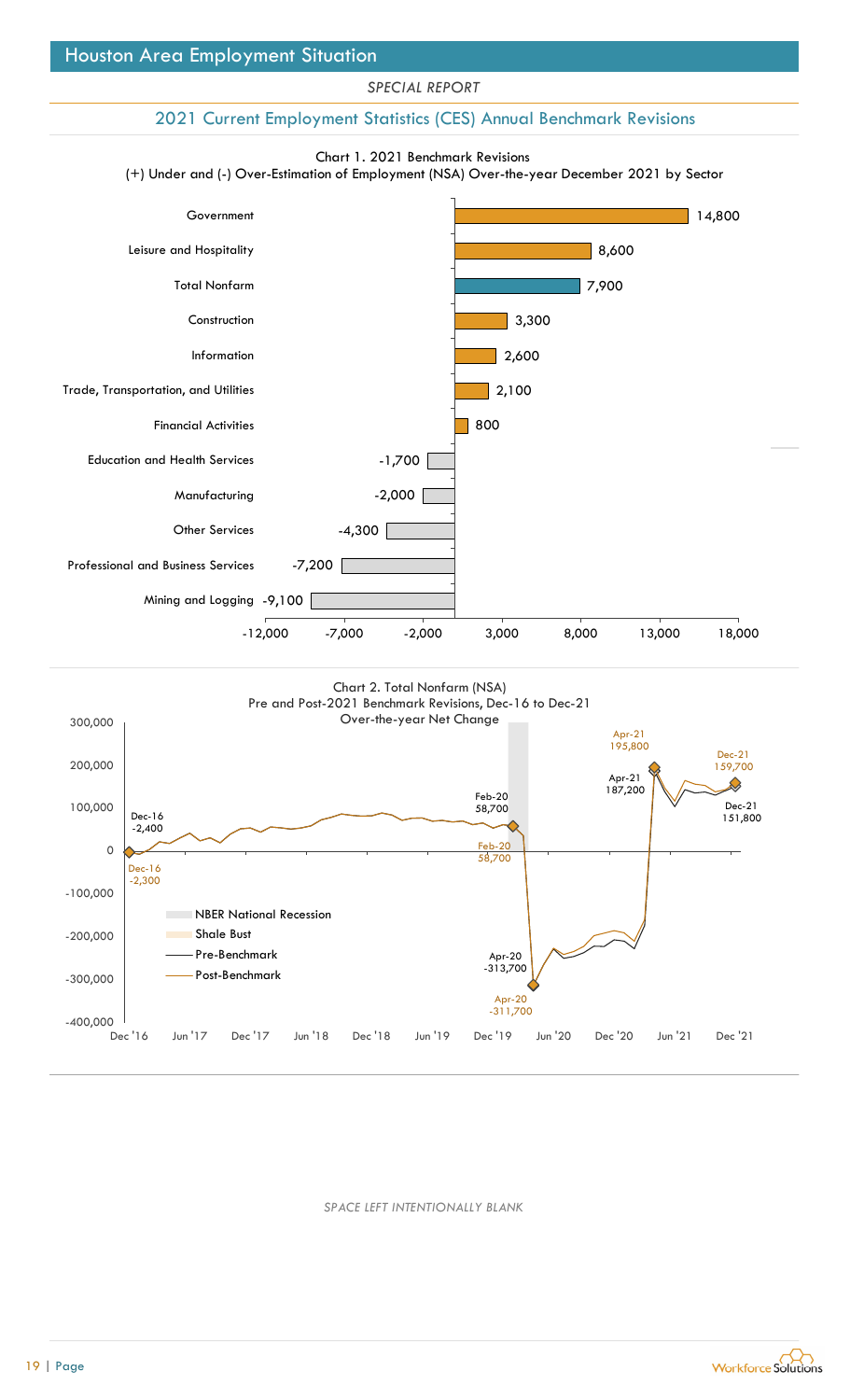#### $-20,000$ 2021 Current Employment Statistics (CES) Annual Benchmark Revisions Dec-16<br>12,100  $12,100$ 9,500  $\qquad \qquad \qquad \qquad \qquad$ Mar-21 and the contract of the contract of the contract of the contract of the contract of the contract of the contract of the contract of the contract of the contract of the contract of the contract of the contract of the  $-13,800$ Dec-21<br>-2,500  $-2,500$ Dec-16  $\sim$   $\sim$   $\sim$  $5,000$   $\left| \frac{Dec-16}{12,100} \right|$ Feb-20<br>9,500 9,500  $\bigwedge$   $\bigwedge$  Mar-21  $\bigwedge$   $\bigvee$ Mar-21<br>-6,700 Nov-21 Dec-21 Nov-21<br>12,700 12,300 -15,000 -10,000 Pre-Benchmark -5,000 NBER National Recession 0 10,000 15,000 20,000 25,000 Chart 3. Government (NSA)<br>
Dec 16<br>
Dec 16<br>
Dec 16<br>
Dec 16<br>
Dec 16<br>
Dec 16<br>
Dec 16<br>
Dec 16<br>
Dec 16<br>
Dec 17 Jun 18 Dec 18 Jun 19 Dec 19 Jun 20 Dec 20 Jun 21 Dec 21<br>
Dec 16<br>
Dec 16<br>
Dec 17 Jun 18 Dec 18 Jun 19 Dec 19 Jun 20 Chart 3. Government (NSA) Pre and Post-2021 Benchmark Revisions, Dec-16 to Dec-21 Over-the-year Net Change Shale Bust Post-Benchmark

SPECIAL REPORT





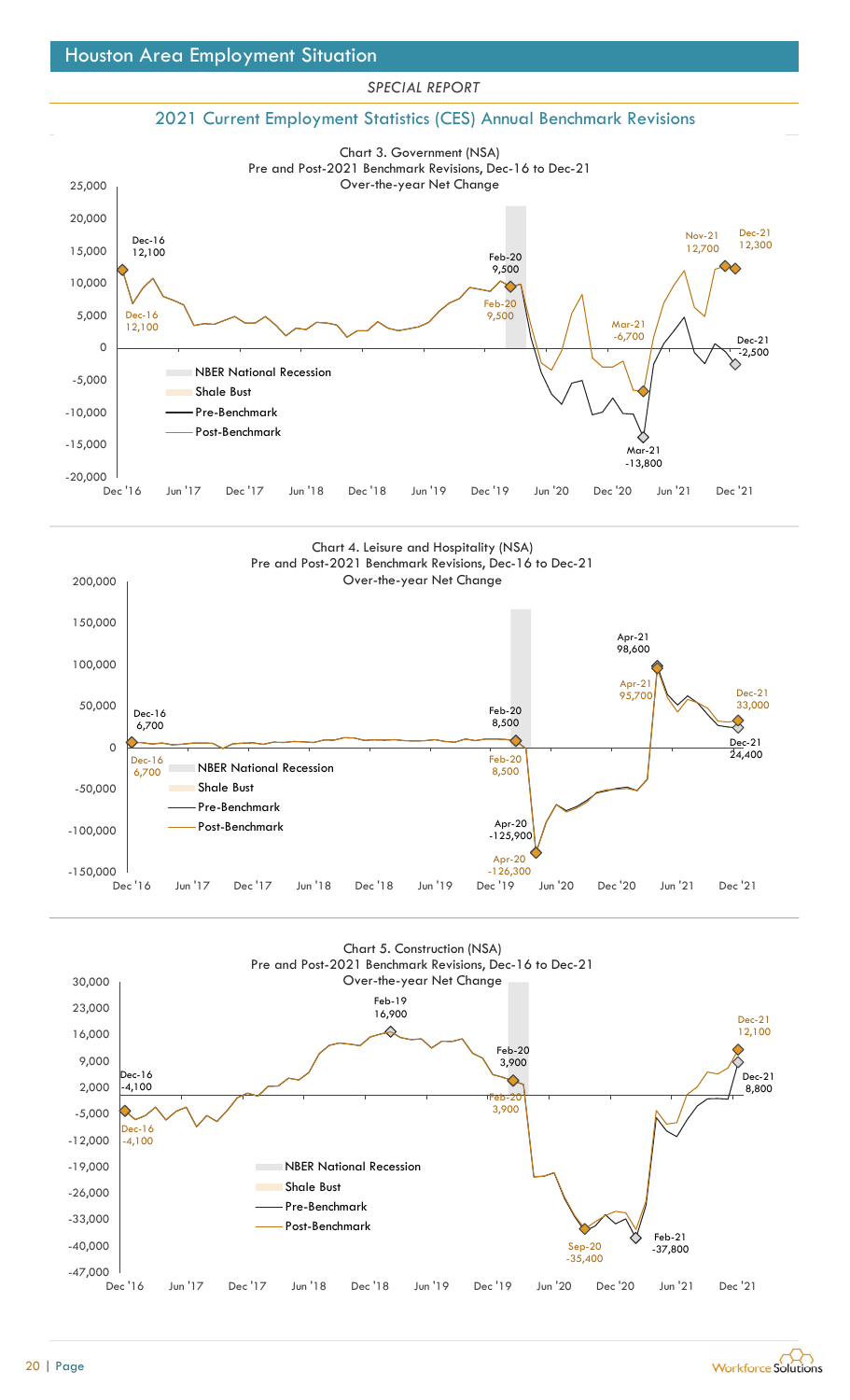## 2021 Current Employment Statistics (CES) Annual Benchmark Revisions







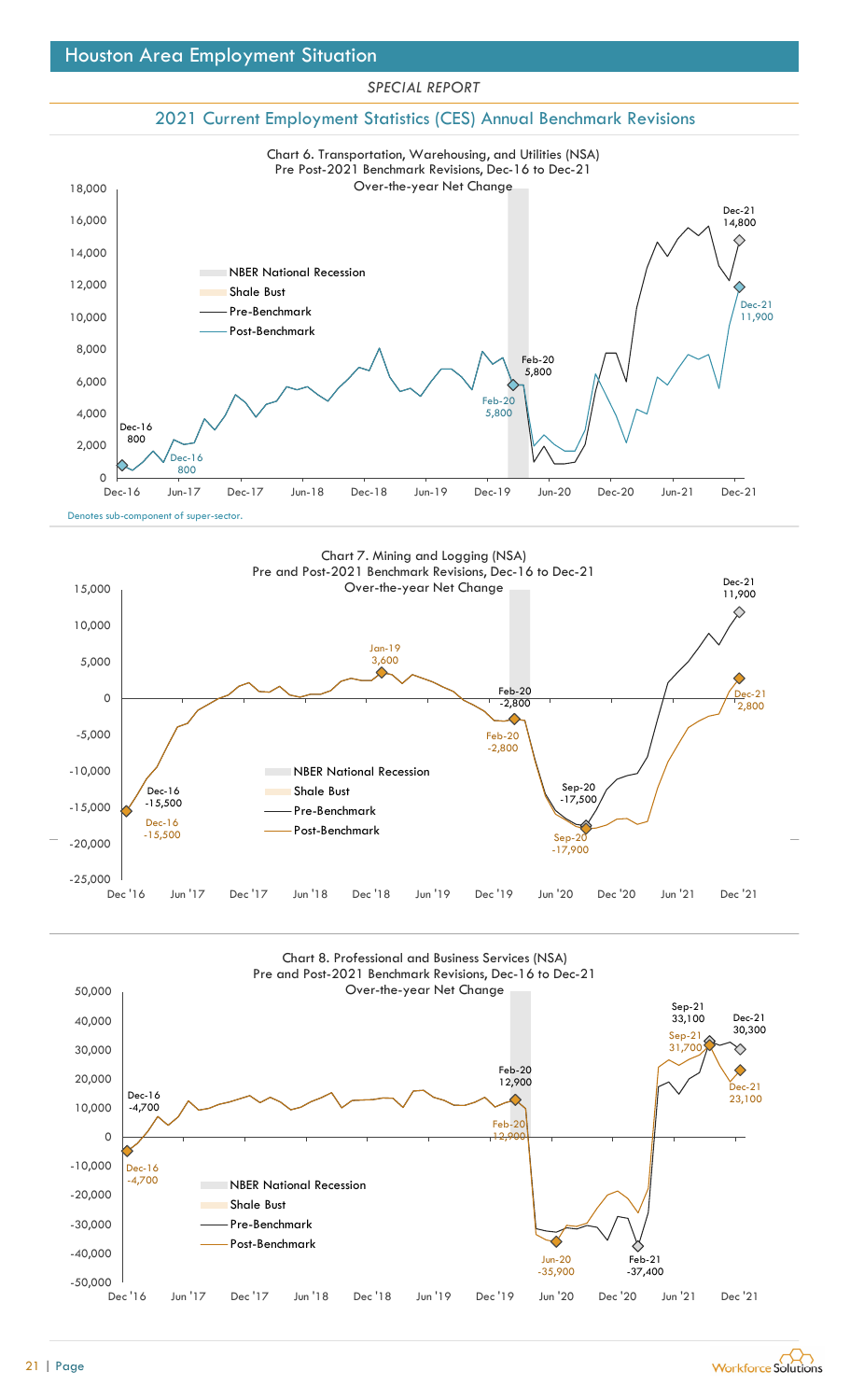## 2021 Current Employment Statistics (CES) Annual Benchmark Revisions



Supplemental Chart 1. Houston MSA Current Employment Level as of Dec 2021



## Supplemental Chart 2. Houston MSA Current Employment Level as of Dec 2021